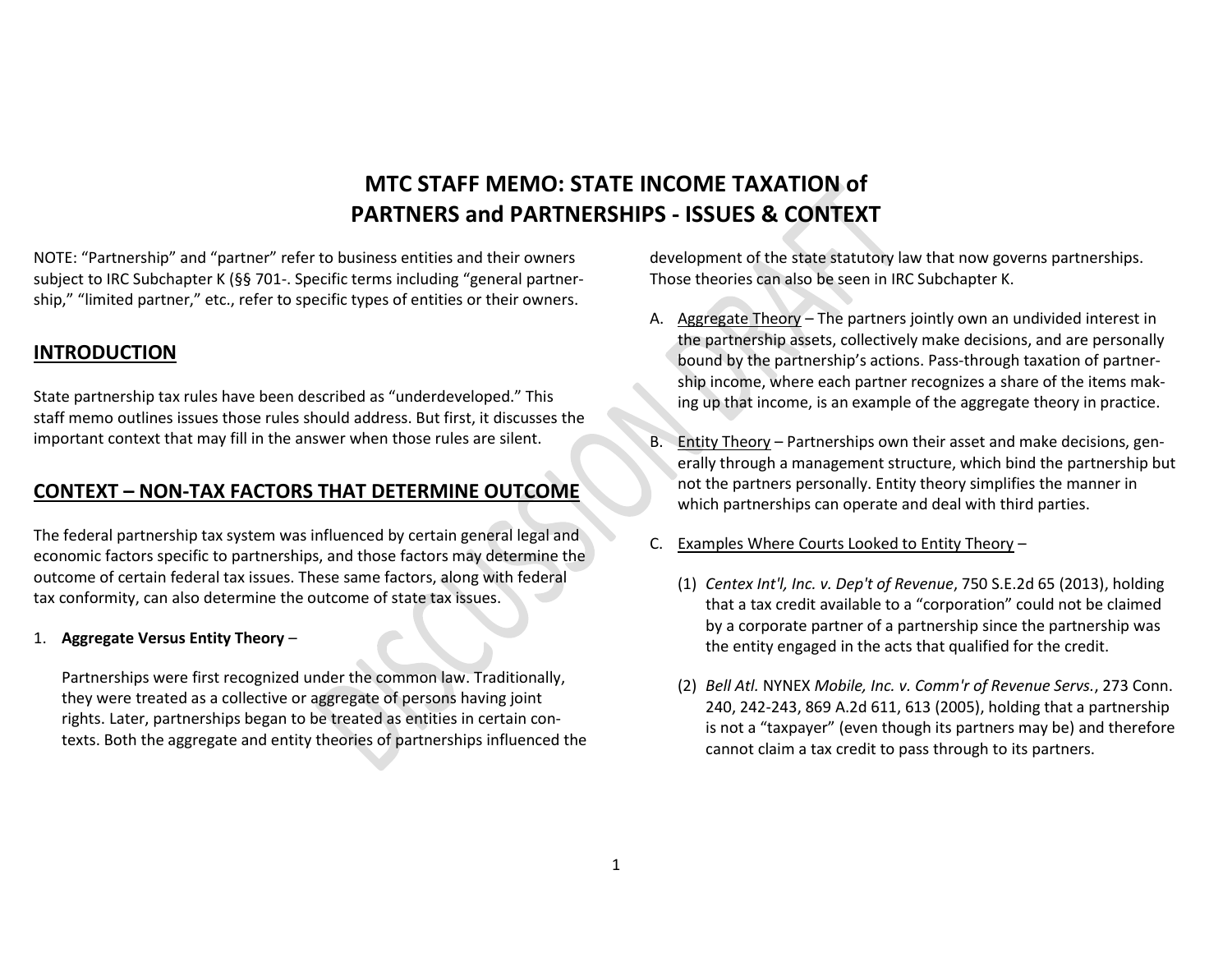#### 2. **Economic Substance** –

When partnerships were first recognized under the common law, a partnership's existence was determined from the partners' actions and their objective economic effects. The federal tax rules were developed in this context. Over the years, IRC Subchapter K has continued to seek to match the tax result with the real economic substance of the partners binding economic agreement.

- A. Example "Substantal Economic Effect." IRC § 704(b) requires tax items be allocated to the partners in a way that has substantial economic effect. This means that the allocation must match the partners' real and binding agreement to share in the related economic benefits and costs.
- B. Example IRC § 752 looks to whether partnership liabilities are truly recourse or non-recourse debts when giving partners credit for these liabilities in computing their partnership interest tax basis.
- C. Example Subchapter K has a number of so-called "anti-abuse" rules which set boundaries for when the other statutory rules will apply and prevent abuse of those rules—particularly where the goal is to use a partnership to change the tax result of a transaction or interaction between taxpayers. One anti-abuse rule, referred to as the abuse-of-entity rule, prevents persons from asserting that a partnership exists or that income or transactions are partnership-related when there is no real partnership relationship.

### 3. **Partnerships Distinguished from Other Persons** –

Partnerships may be treated differently than corporations or individuals under certain legal doctrines. Such distinctions may indirectly affect tax matters.

One important area where partnerships have been distinguished for different treatment involves adjudicatory jurisdiction. Such jurisdiction may affect the ability of states to impose withholding or information reporting requirements.

- A. Example *Carden v. Arkoma Assocs.*, 494 U.S. 185 (1990), holding that federal diversity jurisdiction requires all partners, both general and limited, to be diverse.
- B. Example *Lurie v. 8182 Maryland Assocs.*, 938 P.2d 676 (Mont., 1997), holding that Montana could not assert general jurisdiction over a limited partnership on the basis of a limited partner's residence there.
- C. Example *Waller Marine, Inc. v. Magie*, 463 S.W.3d 614 (Tex. App. Houston [14th Dist.] 2015), holding the presence of a partnership, unrelated to the matter in suit, cannot support specific jurisdiction over a nonresident partner.
- D. Example *Renda v. Peoples Federal Savings & Loan Ass'n*, 538 So.2d 860 (Fla. 1st DCA 1988), holding a court does not have jurisdiction over limited partners, who are analogous to stockholders.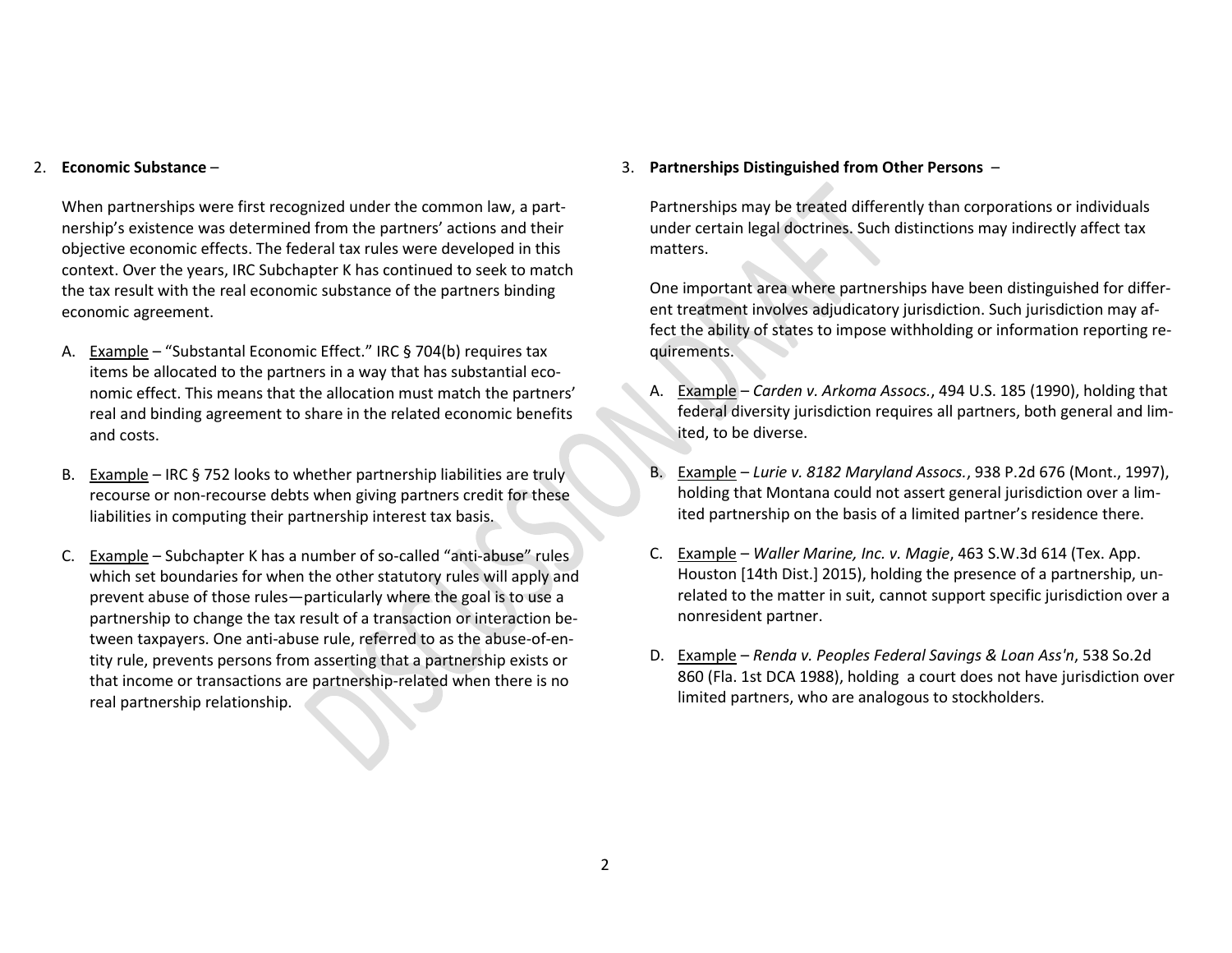#### 4. **Authority of State Law** –

NOTE: The model state laws governing partnerships are discussed in more detail later in this memo. Here, we note simply that state tax law provides the critical context for determining what a partnership is, as well as what certain actions or transactions mean, which can also determine the ultimate tax outcome.

- A. Generally Like corporations, partnerships are creatures of state law. State common law or statutory law, therefore, determines the nature, rights, duties, and obligations of partners and partnerships with respect to each other and to third parties. Many states have adopted versions of the Uniform Law Commission (ULC) model statutes governing the creation and treatment of various partnership forms, discussed in more detail later.
- B. Influence on Federal Tax Issues The federal courts recognize that some federal tax issues can only be resolved by looking to the state law governing partnerships, which not only defines partnerships and how they are formed, etc., but may fill in the gaps in partnership agreements.
	- (1) *Example*: *Fuchs v. Commissioner*, 80 T.C. 506, 512 (1983), holding that the Uniform Partnership Act (adopted generally by the majority of states) determines what events constitute dissolution of a partnership, and therefore determined when a federal tax election could be made by a partner versus the partnership.
	- *(2) Example*: *Jackson v. Commissioner,* 42 T.C.M. 1413, 1419 (1981), noting that to determine the proper treatment of a transfer of interests in a joint venture, it was necessary to look to California

partnership law, and provisions in the law which allowed partner to transfer either full ownership rights or lesser interests and which allowed the partnership to continue even after a partner transferred an ownership interest.

- C. Influence on State Tax Issues As in the case of the application of federal tax rules, states must often refer to state statutes governing partnerships in order to make important state tax determinations.
	- (1) *Example: Matter of Megson v. New York State Tax Commn.*, 105 A.D.2d 481 (App Div, 3d Dept 1984), rejecting an argument by the taxpayer that his sale of a partnership interest terminated the partnership prior to his becoming a resident in the state and concluding that Subchapter K's rule for when a partnership terminates depended on provisions in the model partnership act adopted by that state and the partner's previous state of residence.
	- (2) *Example: In re Allcat Claims Serv., LP,* 356 S.W.3d 455 (Tex. 2011), holding that, under the entity theory embodied in the revised uniform partnership act which Texas has adopted, the Texas Franchise Tax does not violate the state constitution's prohibition against taxing the income of individuals because the tax falls on the entity.
	- (3) *Example*: *Perkins v. Oklahoma Tax Commission*, 428 P.2d 328 (1967), holding, as other states had, that under the uniform model act, a partnership interest is an intangible asset for estate tax purposes.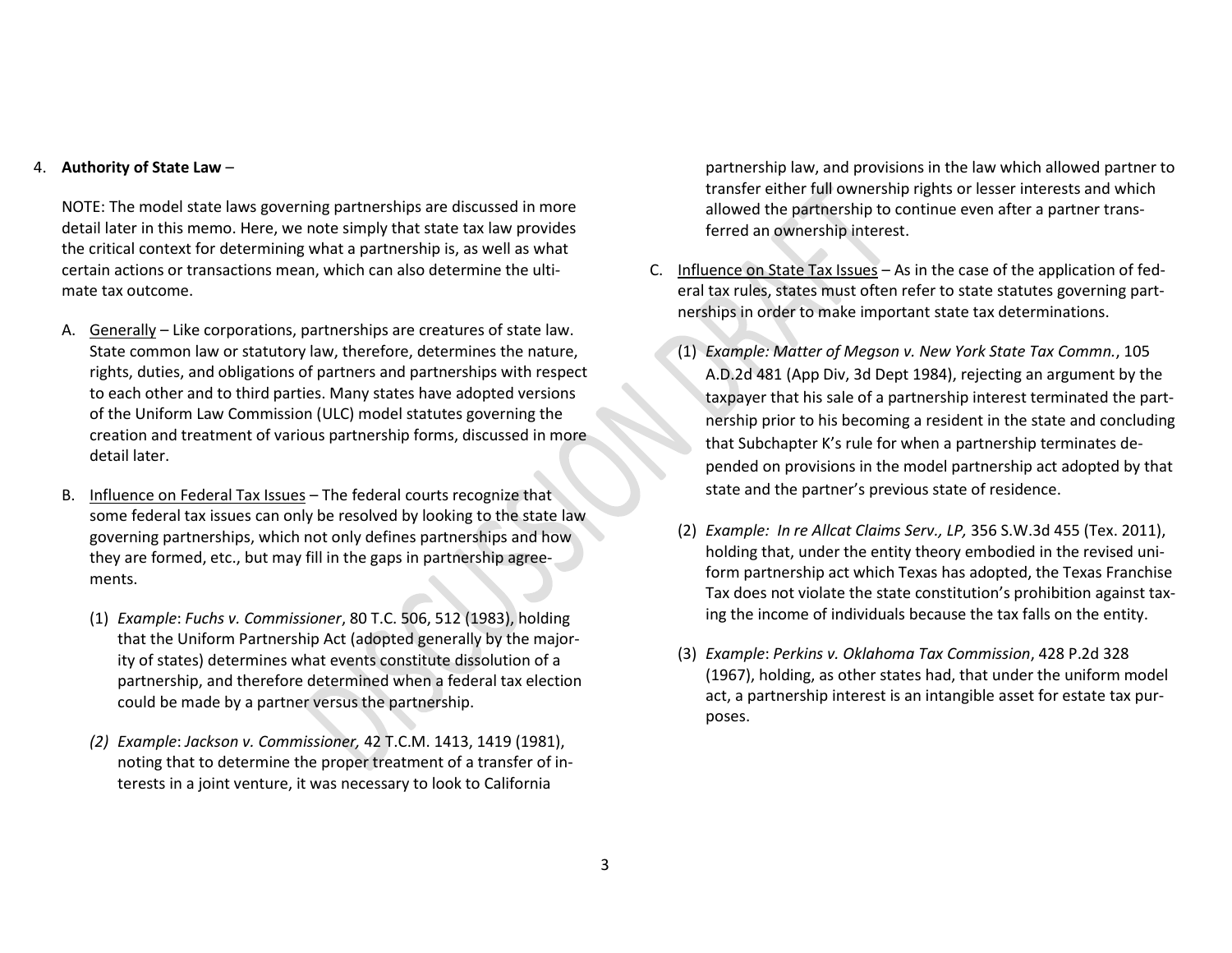#### 5. **Federal Tax Conformity** –

The last factor affecting state partnership taxation is the federal tax law which is also discussed in more detail in the following sections. Here, we note that the extent to which a state's income tax conforms to the IRC, in general, and Subchapter K, in particular, will provide the answer to many state tax questions.

- A. Pass-Through Versus Entity Taxation There are significant differences between pass-through versus entity taxation of partnerships.
	- *(1) Pass-Through Taxation.* Pass-through taxation refers to a system under which owners pay tax on the entity's current income. But this idea is deceptively simple.
		- (a) General Policy: The policy behind pass-through taxation is that substantive tax rules and partner-specific attributes should apply consistently whether the partner earns or incurs the tax item directly or through the partnership.
		- (b) Application of Substantive Tax Rules:
			- (i) The tax rules governing character, value, timing and recognition, and other tax treatment of transactions and activities are applied at entity level and, then, this substantive tax information passes through to the owners.
			- (ii) Example: Assume a partnership sells an asset. The substantive tax rules apply at the partnership level to determine whether or not there is gain or loss and how much, when any gain must be recognized, and whether it is

treated as a short- or long-term capital gain or ordinary income. If, the partnership determines that it must recognize \$100 of long-term capital gain in the current year, then the partners will report their share of this \$100 as long-term capital gain in the current year.

- (c) Application of Partner-Specific Attributes:
	- (i) The partner's own tax attributes—tax bracket, other taxable income, expense, gain, loss, etc.— will also apply to determine the tax owed.
	- (ii) Examples: A partner in a lower tax bracket or who has capital losses from other sources may pay less tax on her share of a partnership's capital gain than another partner who is in a higher bracket or has no other offsetting losses.
- *(2) Entity Taxation.* When tax is imposed at the entity level, partnerspecific attributes that might affect the tax calculation will be lost.
	- (a) Partnership Tax In Additional Versus In Lieu: Some states impose an entity-level tax on partnerships in addition to that imposed on partners, but such a tax may also be imposed in lieu of tax on partners.
	- (b) Tax Imposed in Addition: An entity-level tax imposed in addition to tax on the partners, may be imposed without disturbing the pass-through tax on the partners. The effect, however, will be different than the effect of tax on corporations and shareholders since shareholders do not pay tax until corporate income is distributed.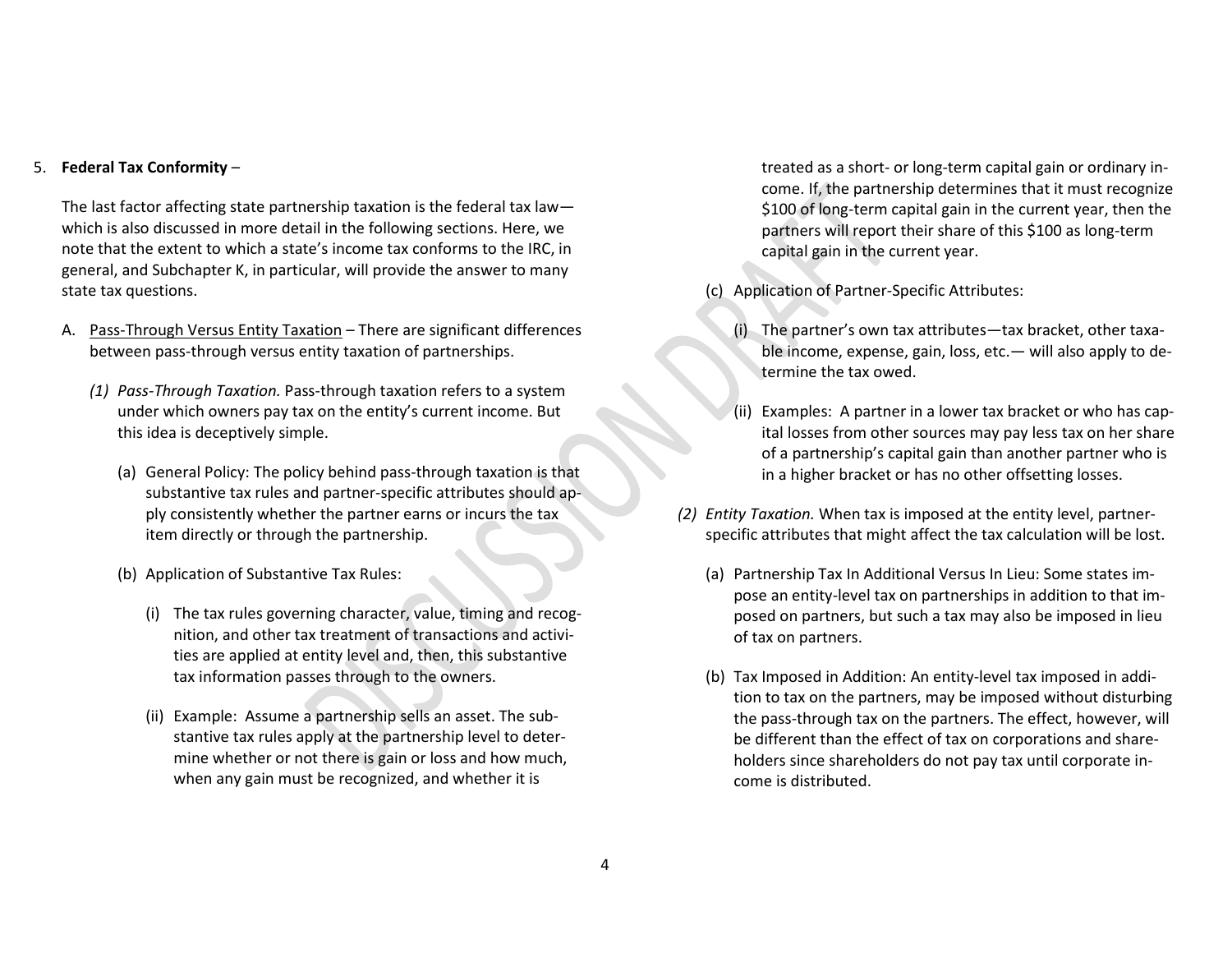- (c) Tax Imposed in Lieu: Recently, in response to Congress capping the state and local tax deduction, states have allowed partnerships to elect to be taxed on their income at the entity level, with a credit allocated to the partners for their use against the state tax imposed on their share of that same income.
- B. Other Effects of Federal Tax Conformity Generally In addition to whether a state conforms to pass-through treatment of partnership income, whether a state conforms to federal tax law generally can have direct and indirect effects on state taxation of partnerships.
	- (1) *Example* States will likely use the IRC § 761 definition of a partnership, rather than the general state law provision which governs partnerships and is narrower. In limited circumstances, therefore, a joint undertaking might be taxed as a partnership even though it doesn't qualify as a partnership for other purposes under state law.
	- (2) *Example* Where a state decouples from the federal treatment of particular items (e.g. depreciation), it may need to require either the partnership or the partners to make the necessary adjustments, to ensure tax will be reported properly by resident partners even if the partnership itself is jurisdictionally remote.

### 6. **Summary –**

These five main factors  $- (1)$  aggregate versus entity theory, (2) economic substance, (3) partnerships distinguished from other persons, (4) authority of state law, and (5) federal tax conformity – may determine or affect the answers to many state tax questions in the partnership area. Aspects of the last two of these factors – state partnership law governing partnership forms and federal tax law – are discussed further below.

# **PARTNERSHIP FORMS AND STRUCTURES**

As noted above, state law controls partnership forms. This section discusses what it means to be a partner, different partnership forms, and affiliated partnership structures. These structures can be extremely complicated. This, in turn, complicates pass-through taxation of partnership income.

## 1. **State Governing Statutes** –

- A. Mandatory Versus Default Rules States statutes allowing formation of different types of partnerships. These statutes contain *mandatory and default rules*. Mandatory rules provide a basic definition for that form, which entities must fit, or they impose certain rights and duties, which cannot be altered without changing the partnership form. Default rules create a framework where partnership agreements are silent and can be, and often are, altered by the owners through agreement without changing the basic form.
- B. Choice of Law It is the law of the state in which the partnership is created that determines the partners' general rights and duties with respect to the partnership, based on its form, and the partnership's relationship to third parties. The state in which the partnership is created is often called the "jurisdiction of formation."
- C. Federal Securities Law is Generally Inapplicable The federal law regulating securities markets will generally not be applied to partnerships unless that application is explicitly provided for. See *Stoneridge Inv. Partners, LLC v. Scientific-Atlanta, Inc.*, 552 U.S. 148 (2008).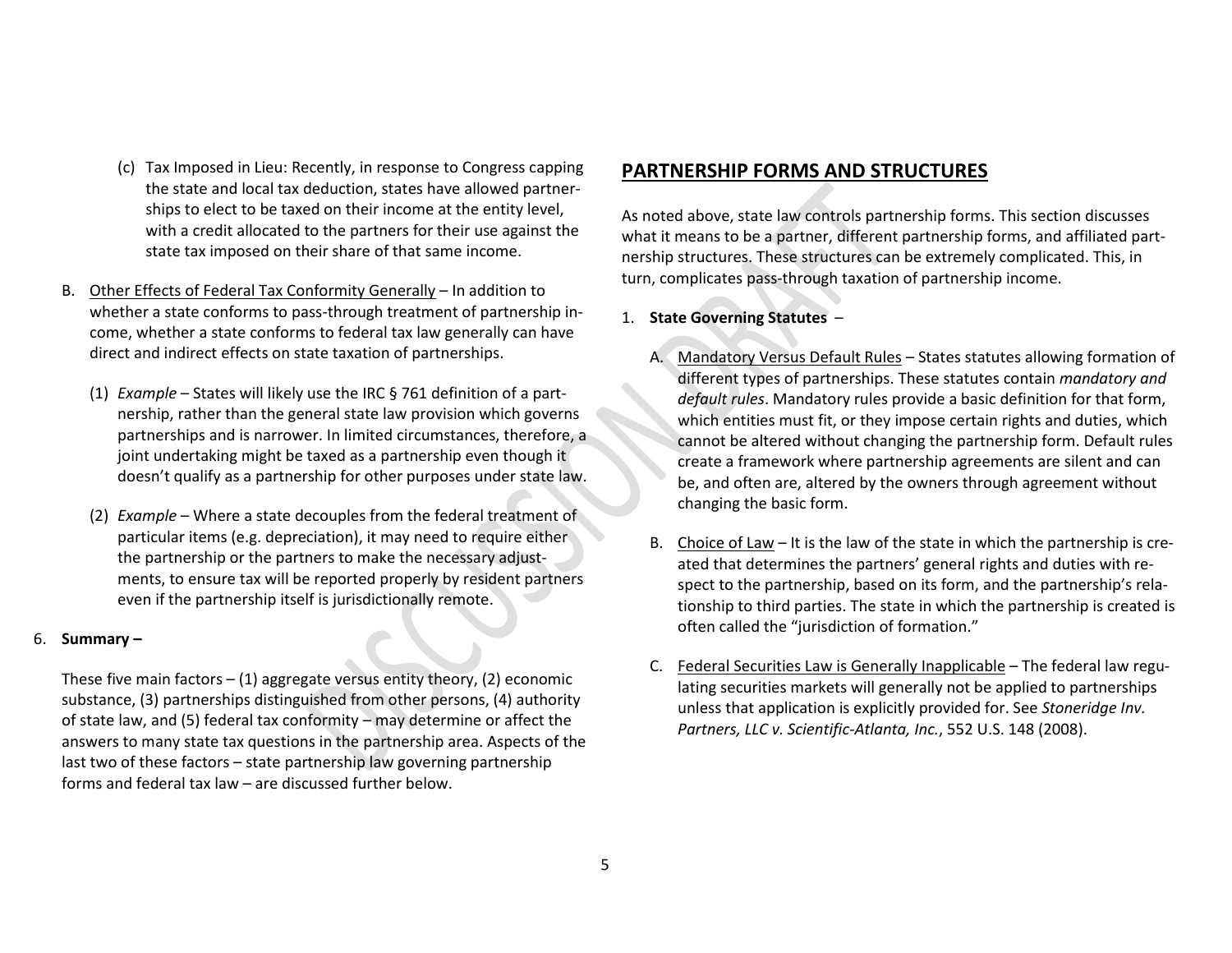#### 2. **Inherent Flexibility** –

As compared to corporations, partnership structures provide much more flexibility, allowing owners not only to make differing contributions and have differing roles, but also to share in the partnership benefits and obligations in different ways.

Example – Individuals A, B, and C form a partnership. A contributes real property, B contributes cash and agrees to oversee the rental of that real property, and C agrees to underwrite financing to obtain funds for improvements. A, B, and C may share rents, expenses, gains, losses, and liability for partnership debts in different proportions, relative to their negotiated economic arrangement.

#### 3. **Terms for What it Means to be a Partner** –

Various terms are commonly used to refer to basic rights and duties of partners. Usage of these terms is often informal or imprecise. Below is a summary of the most important terms and how they will be used here.

- A. Ownership (Generally) "Ownership" simply refers to a partner's role in and legal relationship to the entity—the proverbial bundle of rights—as distinguished from other third-parties.
- B. Ownership Share, Ownership Interest, or Capital Account "Ownership share" or "ownership interest" refers to the share of partnership assets a partner would receive from a hypothetical current liquidation. These terms are often mistakenly conflated with control or distributive share. Ownership interest may be represented by the partner's share of the book-value of partnership capital, that is, assets minus liabilities using financial accounting rules.
- C. Majority or Minority Partners A "majority" partner is a partner whose ownership share exceeds 50%. As used here, a "minority" partner is a partner whose ownership share is 50% or less. A partnership may nave no majority partners.
- D. Control and "Equal Partners" "Control" refers to the right of partners over significant partnership actions including significant transactions, changes in the partners, the appointment of managers, etc. Control may be vested in one partner or shared. It is generally represented by voting share, but control is ultimately determined by state law and the agreement of the partners and control arrangements can vary widely. Control is *not* necessarily tied to ownership share. Control over certain specific partnership actions may also vary. Sometimes the term "equal partners" refers to a partnership in which all partners have an equal vote on partnership matters.
- E. Management "Management" as used here refers to the day-to-day oversight and direction of partnership activities. The management of a partnership may be done directly by partners or may be done through appointed managers.
- F. Active Versus Passive Partners who perform the partnership's business activities are generally referred to as "active." A partner may have an active role in the business without having significant control. A partner can also be an active minority partner or a passive majority partner. (Although a limited partner that is "active" may be subject to certain types of liability.)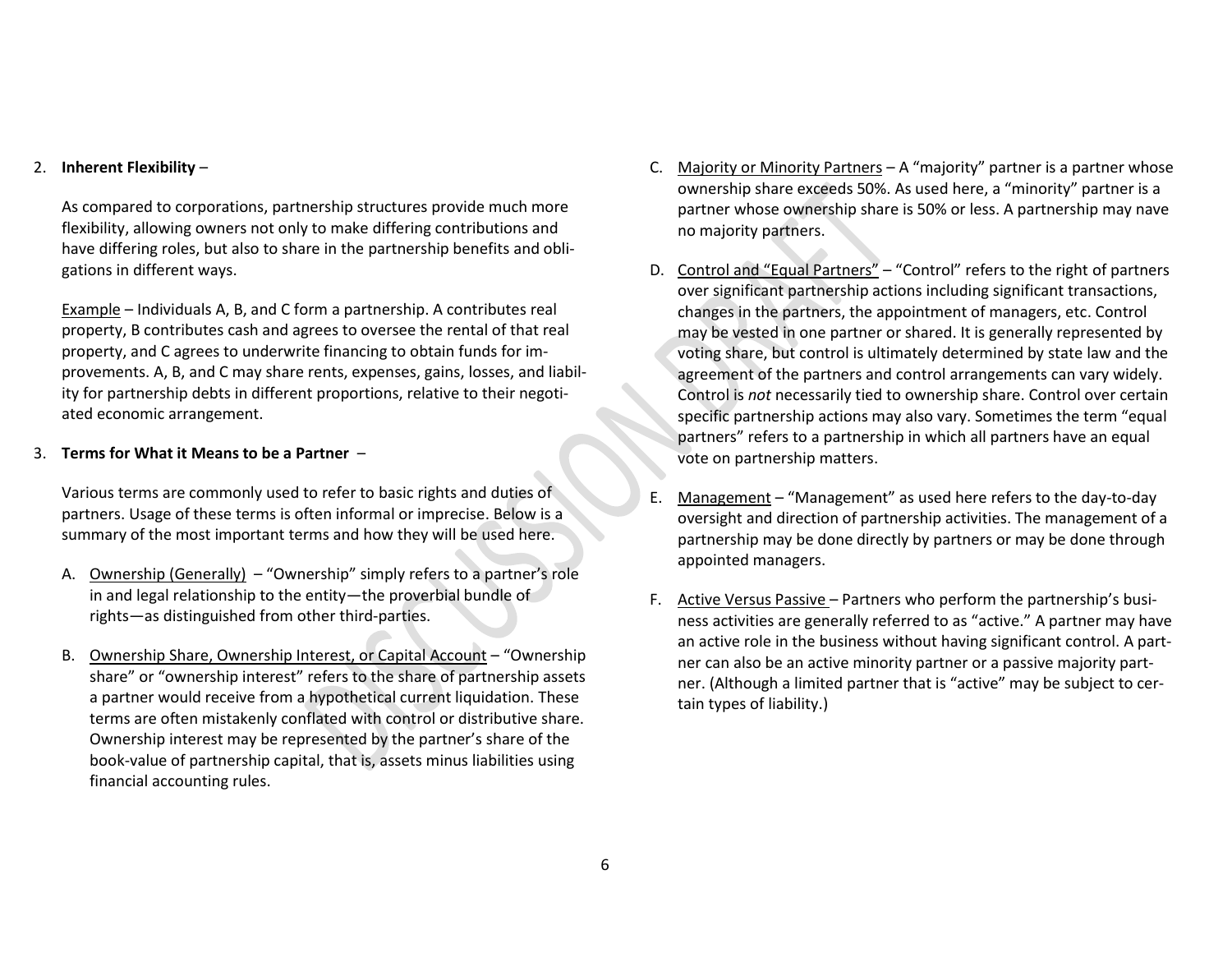- G. Limited The term "limited," when used to refer to partners or partnerships generally refers to protection from liability. A partner can be a majority, controlling, active partner and still have limited liability in some partnership forms.
- H. Distributions and Distributional Interest For both general law and tax purposes, a "distribution" is an actual transfer of assets from the partnership to one or more partners. Partners' shared interest in distributions is referred to in state statutes as the "distributional interest."
- I. Distributive Share In contrast with "distribution," the term "distributive share" is used under Subchapter K, and often generally, to refer to the portion of the partnerships income and expense that will be credited/debited to particular partners' capital accounts, increasing or reducing the partner's ownership share.

Example: Smith, a partner in Partnership X, is entitled to receive, as a distributive share, 50% of the partnership rental income. In Year 1, the partnership has \$100,000 of rental income. Smith has a distributive share of \$50,000 in Year 1 even if Smith takes no distribution from Partnership X that year.

J. Partnership Interest - The meaning of "partnership interest" depends on the context. The term most commonly refers to the intangible asset representing the partner's ownership interest *plus* the partner's other ownership rights that are transferrable. Under the ULC model acts, the partnership agreement may limit the extent to which some rights (e.g. control) of a partner can be transferred. But IRC § 705(b) also defines "partnership interest" for purposes of determining whether allocation of partnership items have substantial economic effect.

#### **4. Partners May Act Other than in Their Capacity as Partners**

Partners may have relationships with each other or with the partnership that fall outside the partner-partnership relationship. For example, two companies that regularly contract with each other may also form a partnership to do business together. Or, a partner may lend money to a partnership. The ultimate tax result may be different depending on whether the partner is acting as a partner or not. For tax purposes, this determination is based on substance versus form.

## 5. **Importance of Management, Transferability, Continuity, and Liability –**

Partnership forms vary from corporate forms, and from each other, primarily in terms of their management, the transferability of ownership and continuity of entity, and the liability for partnership debts.

- A. Management Traditionally, general partnerships operated as collectives requiring a majority vote for the partnership to act. At the other extreme, LLCs may appoint a non-owner manager, with all ownermembers taking only a passive investment role in the LLC.
- B. Ownership Transferability and Continuity Traditionally, transfer of a partner's interest might cause dissolution or discontinuation of the partnership, triggering other requirements, including tax filing. Today partnership interests may be transferred without affecting continuity.
- C. Liability Traditionally, general partners might be personally liable, or liable jointly and severally, for the debts or partnership obligations. Liability limitations are common now in all partnership forms. Even where the form of partnership may allow for limited liability, partners may separately guarantee the debts of a partnership.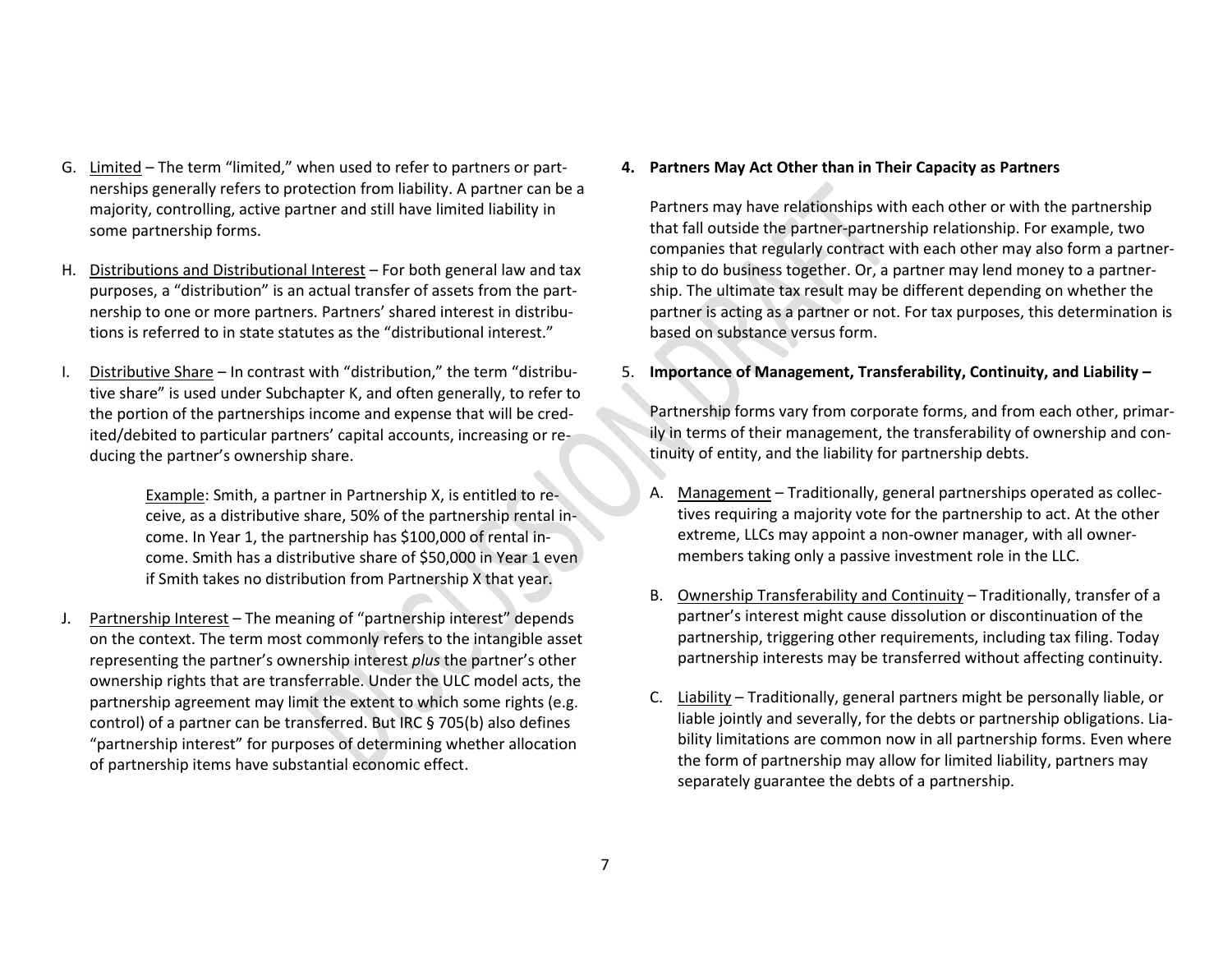#### 6. **Different Partnership Forms Under the ULC Model Acts –**

- A. Common Forms **–** The Uniform Law Commission (ULC) and many states have recognized different forms of partnerships which include, most importantly:
	- (1) *General Partnership (GP)* A traditional form of partnership that provides collective management and no limitation on liability.
	- (2) *Limited Liability Partnership (LLP)* A GP that elects to provide limited liability for certain partners that are not active or engaged in partnership management.
	- (3) *Limited Partnership (LP)* A non-GP form of partnership that traditionally provided limited liability for all partners not participating in control or management.
	- (4) *Limited Liability Limited Partnership (LLLP)* An LP that provides elective limited liability for all partners (including controlling partners).
	- (5) *Limited Liability Companies (LLC)* A form of partnership that, like LLLPs, also provides limited liability for all owners ("members") of the company and may provide for management by a non-member.
	- (6) *Single Member LLC (SMLLC)* An LLC that has only one member and is disregarded for tax purposes, or may be treated as a corporation if the SMLLC so elects.
- (7) *Series LLCs* An LLC that issues different membership shares to different owner groups reflecting rights in different sets of assets so that each series is treated as a separate LLC for certain purposes.
- B. ULC Models Common Provisions *–* For every form of partnership, the ULC models typically:
	- (1) Define the basic requirements to meet the form of partnership.
	- (2) Define how the partnership is formed and whether filings are required.
	- (3) Impose certain duties (care, loyalty, etc.) on the partners.
	- Require the partnership to keep records and to allow a partner to inspect those records.
- C. ULC Models Major Differences *–*
	- (1) *Mandatory versus Default Rules.* As noted above, the ULC models commonly provide both mandatory and default rules for the particular forms of partnerships which they govern.
	- (2) *State Variation.* As with all model acts, states may vary provisions of the ULC model acts when they adopt those acts. Often times, these variations affect which provisions are mandatory and which apply only if the partnership agreement is silent.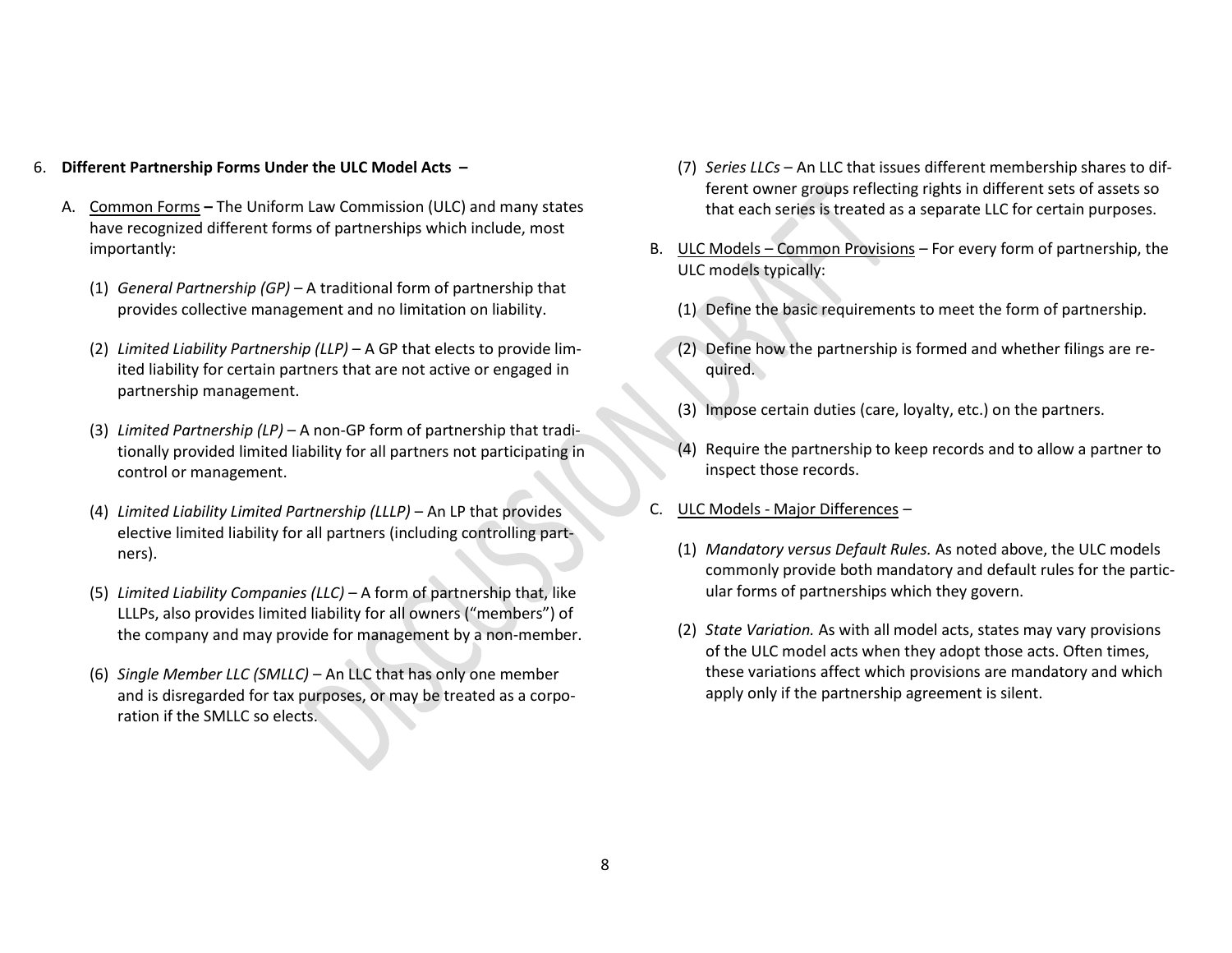### **7. ULC Model Acts –**

## A. General Partnership (GP)

- (1) *The ULC Model Act* The ULC model Uniform Partnership Act establishes rights and duties of partners in a GP. The ULC has amended the act over time, substantially revising it in 1997. See the current version of the model act on the ULC's website, here: [https://www.uniformlaws.org/viewdocument/final-act-with-com](https://www.uniformlaws.org/viewdocument/final-act-with-comments-118?CommunityKey=52456941-7883-47a5-91b6-d2f086d0bb44&tab=librarydocuments)[ments-118?CommunityKey=52456941-7883-47a5-91b6](https://www.uniformlaws.org/viewdocument/final-act-with-comments-118?CommunityKey=52456941-7883-47a5-91b6-d2f086d0bb44&tab=librarydocuments) [d2f086d0bb44&tab=librarydocuments\)](https://www.uniformlaws.org/viewdocument/final-act-with-comments-118?CommunityKey=52456941-7883-47a5-91b6-d2f086d0bb44&tab=librarydocuments). This revised version of the UPA is referred to as the Revised Uniform Partnership Act, or RUPA, last amended in 2013.
- (2) *Widespread Adoption.* Prior to revision, almost all states had enacted a version of the UPA. Since the revised act was issued, most states (37 as of today) have adopted that version.
- (3) *No Filing*. GPs, unlike all other forms of partnership, can be created without registration or other public filing. GPs also may not be required to qualify in other jurisdictions in order to do business.
- (4) *Liability.* All partners have joint and several liability for partnership debts, however, a judgment against the partnership is not a judgment against a partner.
- B. Limited Liability Partnerships (LLP)
	- (1) *Provided for Under the RUPA (see above)* The ULC model RUPA, which permits formation of GPs, also allows for the partnership to elect to be a limited liability partnerships. See RUPA, Art. 9.
- (2) *Liability of Partners may be Limited* RUPA Sec. 306(c) provides for a corporate-styled liability shield that protects some partners of the GP from personal liability for partnership obligations incurred while a partnership is an LLP.
- (3) *Registration and Filing Requirements –* The partnership must register and file annual reports to become an LLP.
- (4) *Qualifying to do Business in Other Jurisdictions* The RUPA has a "doing business" provision that governs when a foreign LLP must register with another state or file annual reports. This rule allows substantial activity in a state before this requirement is triggered and also applies only to the entity—but this lenient standard explicitly does not limit state jurisdiction.
- Limited Partnerships (LPs) and Limited Liability LPs (LLLPs)
	- (1) *The ULC Model Act* The ULC adopted the Uniform Limited Partnership Act (ULPA) in 2001 (last amended 2013). The provisions of this act were previously part of the Uniform Partnership Act, but the ULPA is now a stand-alone act. See the latest version of the model on the ULC's website, here[: https://www.uniform](https://www.uniformlaws.org/viewdocument/final-act-with-comments-108?CommunityKey=d9036976-6c90-4951-ba81-1046c90da035&tab=librarydocuments)[laws.org/viewdocument/final-act-with-comments-108?Communi](https://www.uniformlaws.org/viewdocument/final-act-with-comments-108?CommunityKey=d9036976-6c90-4951-ba81-1046c90da035&tab=librarydocuments)[tyKey=d9036976-6c90-4951-ba81-1046c90da035&tab=librarydocu](https://www.uniformlaws.org/viewdocument/final-act-with-comments-108?CommunityKey=d9036976-6c90-4951-ba81-1046c90da035&tab=librarydocuments)[ments.](https://www.uniformlaws.org/viewdocument/final-act-with-comments-108?CommunityKey=d9036976-6c90-4951-ba81-1046c90da035&tab=librarydocuments)
	- (2) *Widespread Adoption* About half of the states have adopted the ULPA.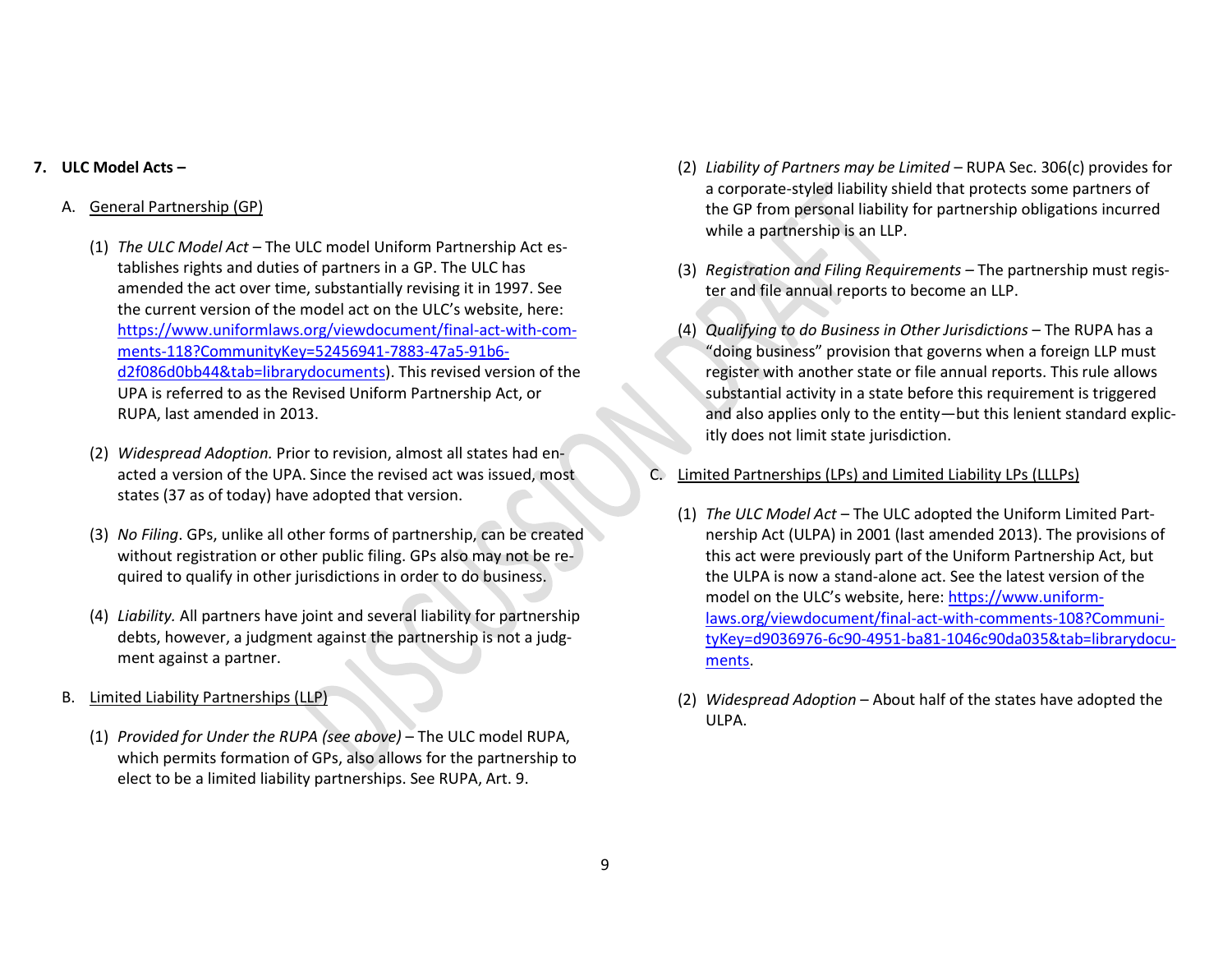- (3) *Liability Protection at Creation*  Unlike an LLP, an LP is created from the outset in a form that gives all but the general partner(s) limited liability for partnership debts.
- (4) *Election for LLLP Status* The ULPA provides that LPs may also elect to give any general partner who would otherwise have liability a shield against that liability.
- (5) *Requirement to Register and File Annual Reports* As with a GP that elects to be treated as an LLP, a LP, whether or not electing to be an LLLP, must register with the state of formation and must file annual reports.
- D. Limited Liability Companies (LLCs) and Single Member LLCs (SMLLCs)
	- (1) *The ULC and ABA Model Acts*. The ABA first drafted a model act for the formation of LLCs that was adopted by a number of states. The ULC then drafted a model that was closer in form to its other model acts. In 2006, the ULC issued a revised version of this act, referred to as the Revised Limited Liability Company Act (RLLCA). The most recent version of the RLLCA is available on the ULC website, here[: https://www.uniformlaws.org/viewdocument/final-act-with](https://www.uniformlaws.org/viewdocument/final-act-with-comments-109?CommunityKey=bbea059c-6853-4f45-b69b-7ca2e49cf740&tab=librarydocuments)[comments-109?CommunityKey=bbea059c-6853-4f45-b69b-](https://www.uniformlaws.org/viewdocument/final-act-with-comments-109?CommunityKey=bbea059c-6853-4f45-b69b-7ca2e49cf740&tab=librarydocuments)[7ca2e49cf740&tab=librarydocuments.](https://www.uniformlaws.org/viewdocument/final-act-with-comments-109?CommunityKey=bbea059c-6853-4f45-b69b-7ca2e49cf740&tab=librarydocuments)
	- (2) *Adoption.* Slightly less than half the states have adopted the ULC version of the model act, although all states have some form of statute allowing the creation of an LLC.
	- (3) *Reasons for the LLC Form*. LLCs were created to provide for a noncorporate entity, taxed as a partnership, that would not be

dissolved with changes in ownership, could be managed by member owners or by a non-member manager, and provided liability protection for all members.

- (4) *Filing of a Certificate or Articles*. LLCs cannot be formed without filing a certificate or articles of organization with the state. This filing is much simpler than for forming a typical corporation.
- (5) *Operating Agreement*. The organic document for the members of an LLC is called an operating agreement.
- (6) *SMLLCs*. An LLC can have a single member. SMLLCs have a particular federal tax treatment, discussed below.
- E. Series LLCs
	- (1) *Emerging Form.* A minority of states allow formation of an LLC that, once formed, may segregate assets and operations so that members have rights and duties only with respect to those assets and operations. Each series will have its own operating agreement under a master operating agreement for the LLC.
	- (2) *The ULC Model Act.* The ULC model act called the Uniform Protected Series Act, adopted in 2017, is available on the ULC website, here[: https://www.uniformlaws.org/viewdocument/final-act-with](https://www.uniformlaws.org/viewdocument/final-act-with-comments-121?CommunityKey=11843f3f-6ba5-4010-be96-8c2125fe7d31&tab=librarydocuments)[comments-121?CommunityKey=11843f3f-6ba5-4010-be96-](https://www.uniformlaws.org/viewdocument/final-act-with-comments-121?CommunityKey=11843f3f-6ba5-4010-be96-8c2125fe7d31&tab=librarydocuments) [8c2125fe7d31&tab=librarydocuments.](https://www.uniformlaws.org/viewdocument/final-act-with-comments-121?CommunityKey=11843f3f-6ba5-4010-be96-8c2125fe7d31&tab=librarydocuments)
	- (3) *Aspects of a Series LLC.* Under the ULC model act, a series LLC:
		- (a) Segregates identifiable sets of assets owned by the LLC.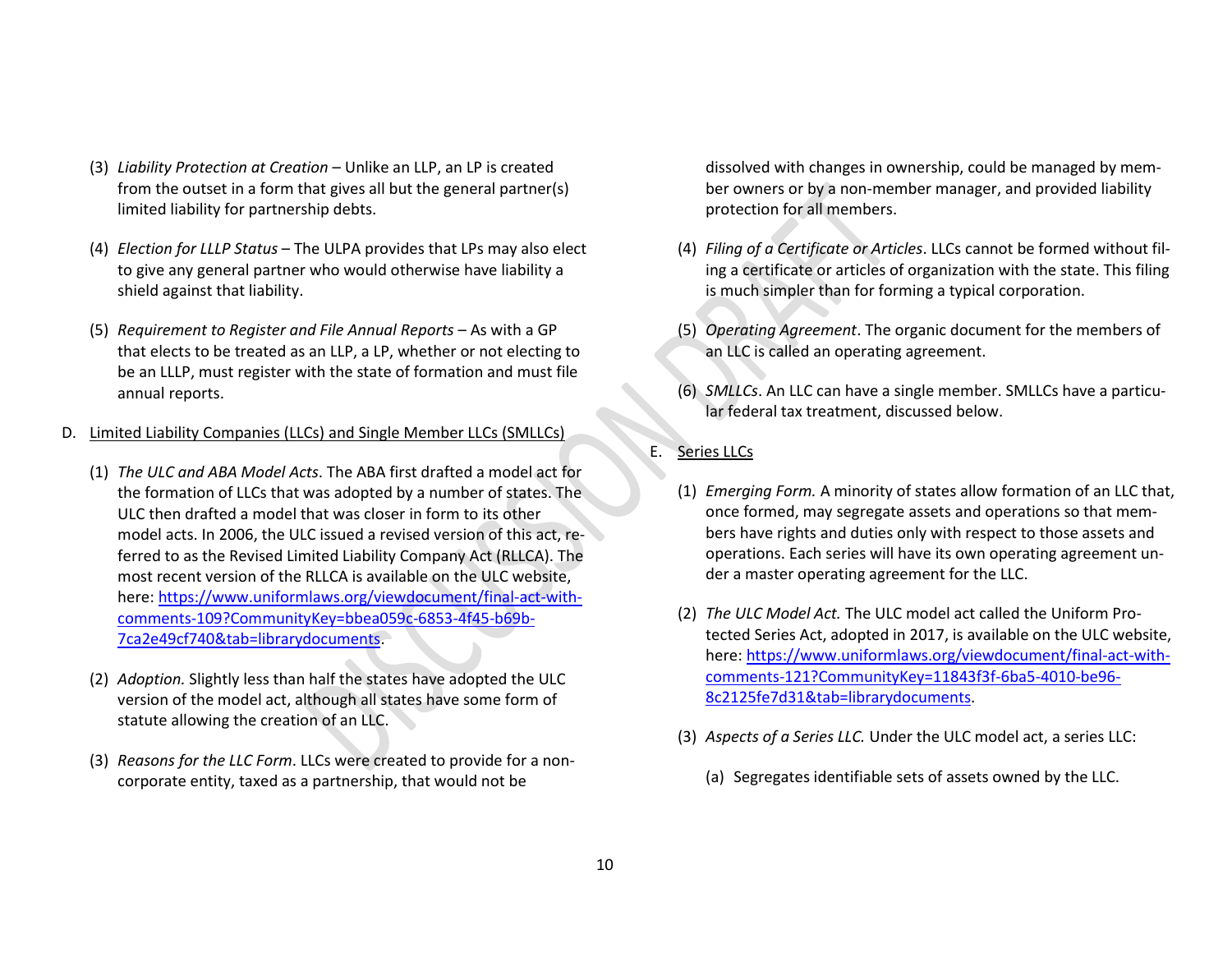- (b) Each segregated group has its own identity, name, right to conduct business, etc. as though it was a stand-alone LLC.
- (c) The LLC must keep records for each separate series.
- (d) Liability of the series is limited to the assets of that series.
- (e) Members of the LLC may have separate rights as members with respect to each series.
- (f) A series may have the LLC itself as a member.

#### 8. **Partnership Structures –**

"Partnership "structure" is used here, in contrast to the term "form," to refer to multiple entities that are interrelated, in part, through partnership ownership.

- A. Partnership Structure Flexibility Creates Complexity There is no limit on the size of partnerships or the number of tiers—that is—partnerships which own other partnerships. This allows the creation of large multi-entity structures, often called multi-tiered structures. This general complexity, in turn, creates a number of issues that affect taxation:
	- (1) *Lack of Transparency.* To quote congressional findings in the Corporate Transparency Act: "Very few States require information about the beneficial owners of the corporations and limited liability companies formed under their laws." This makes determination of the ultimate owners, who may also be the ultimate taxpayers, difficult.
- (2) *General Decentralization.* In complicated structures, it may be difficult to determine which entities or partners are acting, or are required to keep records or provide information, or whether those entities or partners have connections to the state.
- B. Opportunity for Abuse Complexity combined with a lack of transparency and decentralization, as well as the pass-through method of taxation, all create opportunities for noncompliance and abuse.
	- (1) *Noncompliance.* Because partnerships are not taxed at the entity level, there can be partnerships or other passthrough entity tiers between the entity which engages in actions giving rise to tax items, and the person who will ultimately owe tax on those tax items. This makes tracking, identification, and assessment difficult.
	- (2) *Abusive Tax Strategies.* Historically, partnerships have been used in a number of federal income tax strategies that have been found to amount to tax evasion or unlawful tax shelters. Many of these strategies have been addressed under Subchapter K and other IRC provisions with so-called "anti-abuse" rules.
- C. Intercompany Transfer Pricing Conducting business in large, complex partnership structures will inevitably require recognition, or imputation, and pricing of inter-company transactions to properly determine the tax effects. The related issues are likely to be more pronounced for states since states typically apply allocation and apportionment and determine taxes owed on an entity-by-entity basis.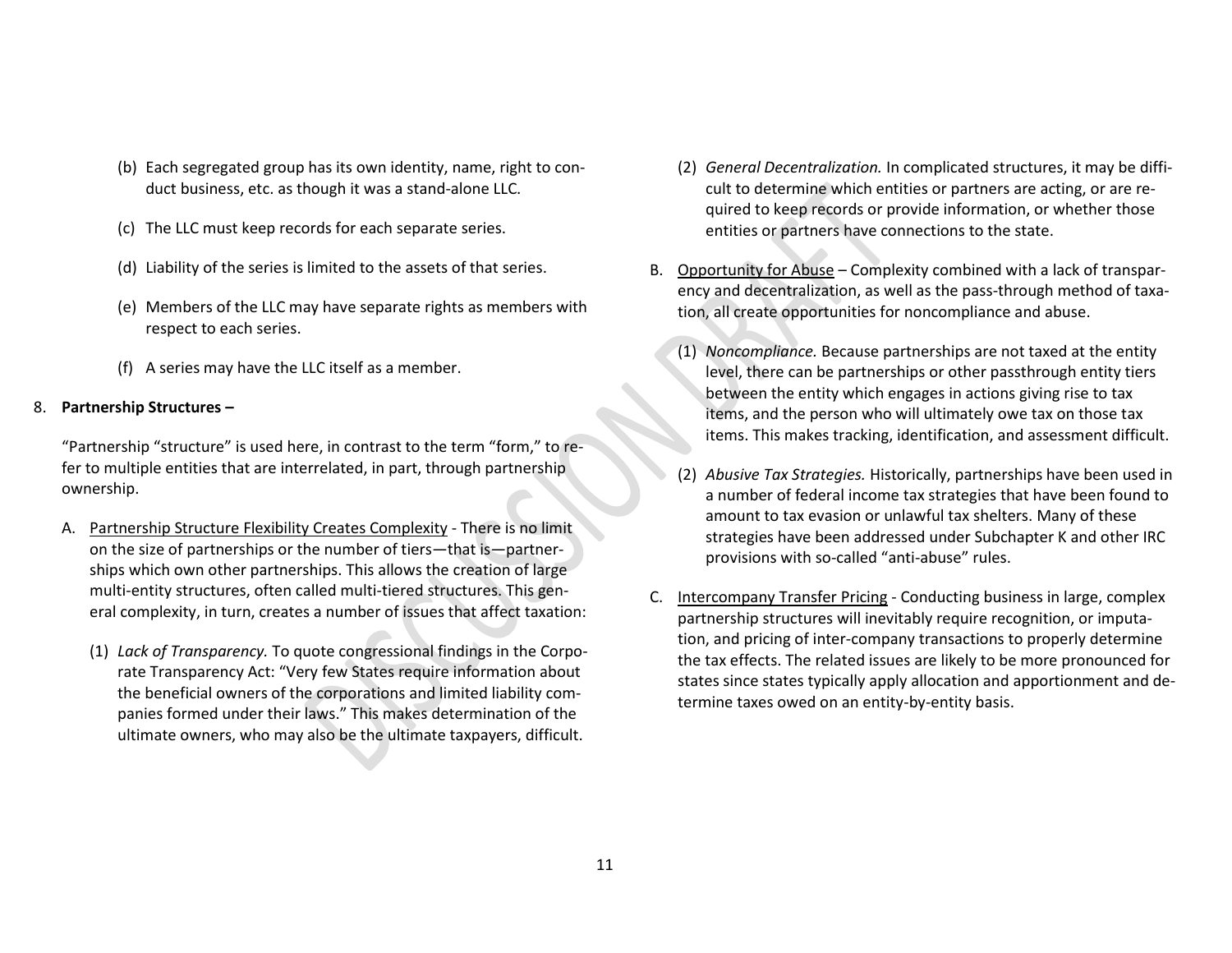# **IMPORTANT FEDERAL PARTNERSHIP TAX CONCEPTS**

This section's purpose is to summarize important federal tax concepts that may affect state partnership taxation. For a more comprehensive discussion of federal partnership rules, we recommend The Logic of Subchapter K, A Conceptual Guide to the Taxation of Partnerships by Laura and Noël Cunnigham.

### 1. **Terminology –**

In addition to the terms discussed on page 6, the following terms or concepts, some of which will be discussed at greater length, are used generally in the federal tax context:

- A. Subchapter K The IRC Subchapter that deals with how partnership tax items, calculated under other IRC provisions, and other partnership-related transactions and activities are treated by the partnership and the partners, and how the accounting and tracking of certain partner information is maintained to ensure that the partners pay tax properly.
- B. Partnership An entity required to comply with IRC Subchapter K.
- C. Partner A person who directly or indirectly owns a partnership.
- D. Direct Partner A direct owner of a partnership.
- E. Indirect Partner An indirect owner of a partnership.
- F. Tiered Partner A partnership that owns another partnership.
- G. Tiered Structure A group of related partnerships where one or more partnerships own interests in one or more partnerships.
- H. Contribution The transfer(s) of money or assets by a person or a partner to a partnership in exchange for ownership interest.
- I. Distribution A transfer of money or assets from a partnership to a partner with respect to that partner's ownership interest. A liquidating distribution terminates the partner's ownership.
- J. Tax Item A separate item of income, expense, gain, or loss that goes into both federal and state calculation of partnership net income, with any state adjustments.
- K. Separately Reported Tax Item A tax item that, under Subchapter K, may have to be reported to partners separately because the item's character affects the tax calculation in a particular way (e.g. exempt income, capital gains, depreciation expense, etc.).
- L. Outside Basis The tax basis of a partner's partnership interest, determined under IRC § 722, which takes into account contributions and distributions as well as the partner's distributive share of tax items reported over time.
- M. Inside Basis The basis in partnership assets and the amount of that basis that may be assigned to particular partners (e.g. contributing partners).
- N. Capital Account *–* The calculation of the book (financial statement) value of partnership capital (assets minus liabilities) and the amount of that capital that may be properly assigned to particular partners.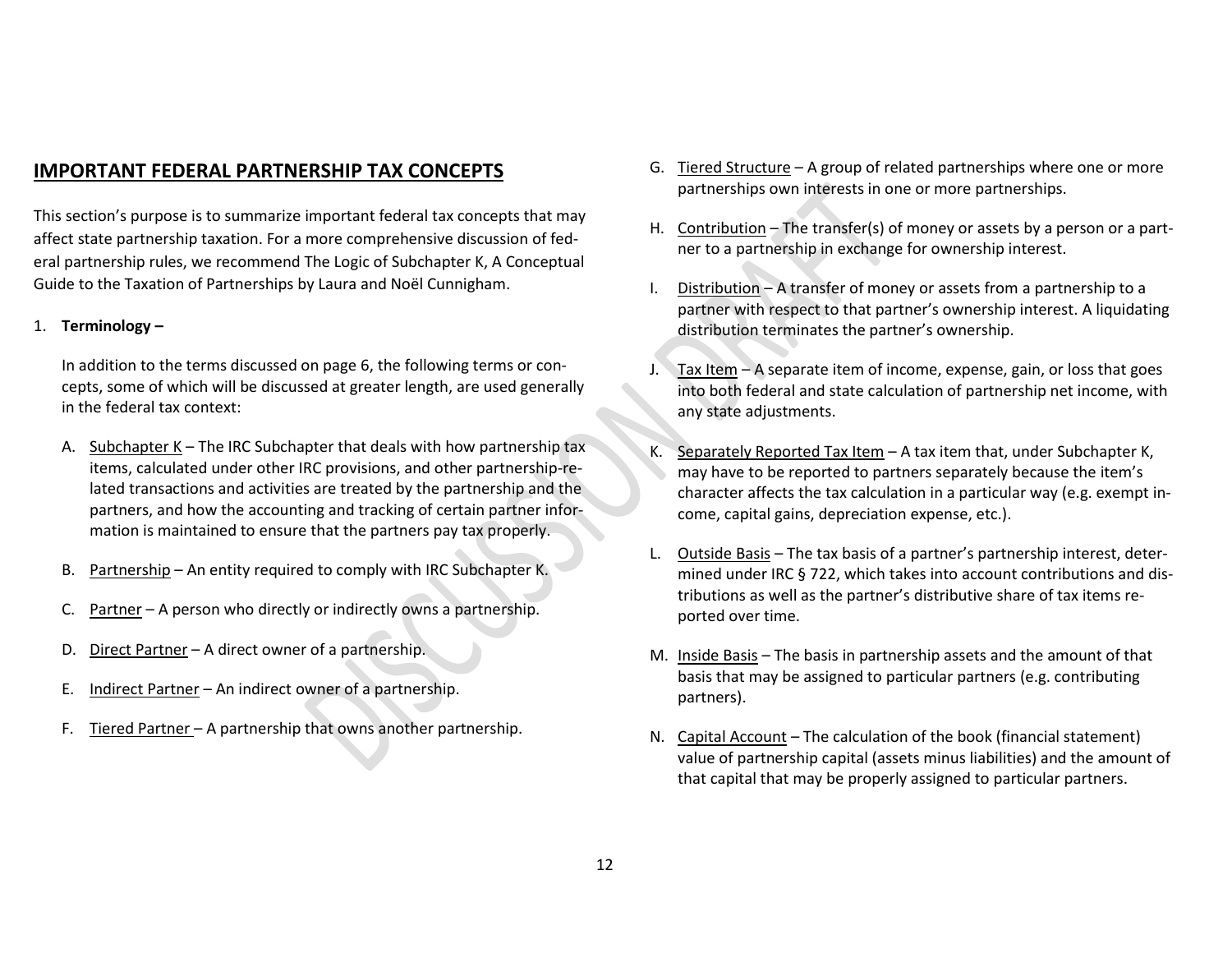- O. Allocation Unless otherwise indicated, means the partnership's determination of the distributive share of partnership tax items, as reported by the partnership on Schedule K-1s, to one or more partners.
- P. Substantial Economic Effect *–* The standard imposed under IRC § 704(b) that allocations must meet in order to be respected.
- Q. Partner's Interest in the Partnership (PIP) A ratio determined under IRC § 704(b), which takes into account a partner's share of the partnership capital along with other elements and is used to reallocate tax items if the original allocation does not have substantial economic effect.
- R. Special Allocation Any allocation of a distributive share of a partnership item that does not match the partner's interest in the partnership.
- S. Guaranteed Payment A fixed amount allocated to a partner irrespective of the partnership's profit. These payments reduce tax items that may be allocated to other partners.
- T. Built-In Gain or Loss The difference between an asset's fair market value and tax basis at the time of some event—typically at the time of the asset's transfer.
- 2. **Competing Definitions of a Partnership**
	- A. State Law vs. Federal Tax Law As discussed above, state law defines what a partnership is for general purposes. Federal tax law, however, contains a separate definition of what constitutes a partnership. State tax law typically looks to the federal tax definition to determine what entities will be treated as partnerships.
- B. Partnerships vs. Common Ownership or Expense Sharing Common ownership of property, even income producing property, or agreements to share expenses do not, by themselves, create a partnership for federal tax purposes. For a partnership to exist, there must be a joint profit motive. *See* Treas. Reg. §301.7701-1.
	- (1) *Impact on tax results.* There are many instances when the tax result under Subchapter K will differ from the tax result if the participants were, instead, treated as mere co-owners of property or sharing expenses.
		- (a) There are times when it is advantageous for taxpayers to treat an arrangement as a partnership, even if they are not truly engaged in a business or for-profit endeavor. In these case, the IRS may apply an anti-abuse rule, known as the "abuse of entity rule," to disregard the purported partnership. See Treas. Reg. § 1.701-2(e).
		- (b) At other times, where a partnership does exist, the partnership will have filing responsibilities (including elections) in addition to the tax filing requirements imposed on the participants.
	- (2) *Check-the-box rules.* In addition to the definition of a partnership in federal regulations, so-called check-the-box rules will also apply. Under these rules, if the entity's shares are publicly traded, it will be treated as a C corporation regardless of its form under state law. All other non-corporate entities will be taxed as partnerships unless they make an election to be taxed as a C corporation. A single-member LLC or similar entity will be disregarded unless it makes the election to be taxed as a C corporation.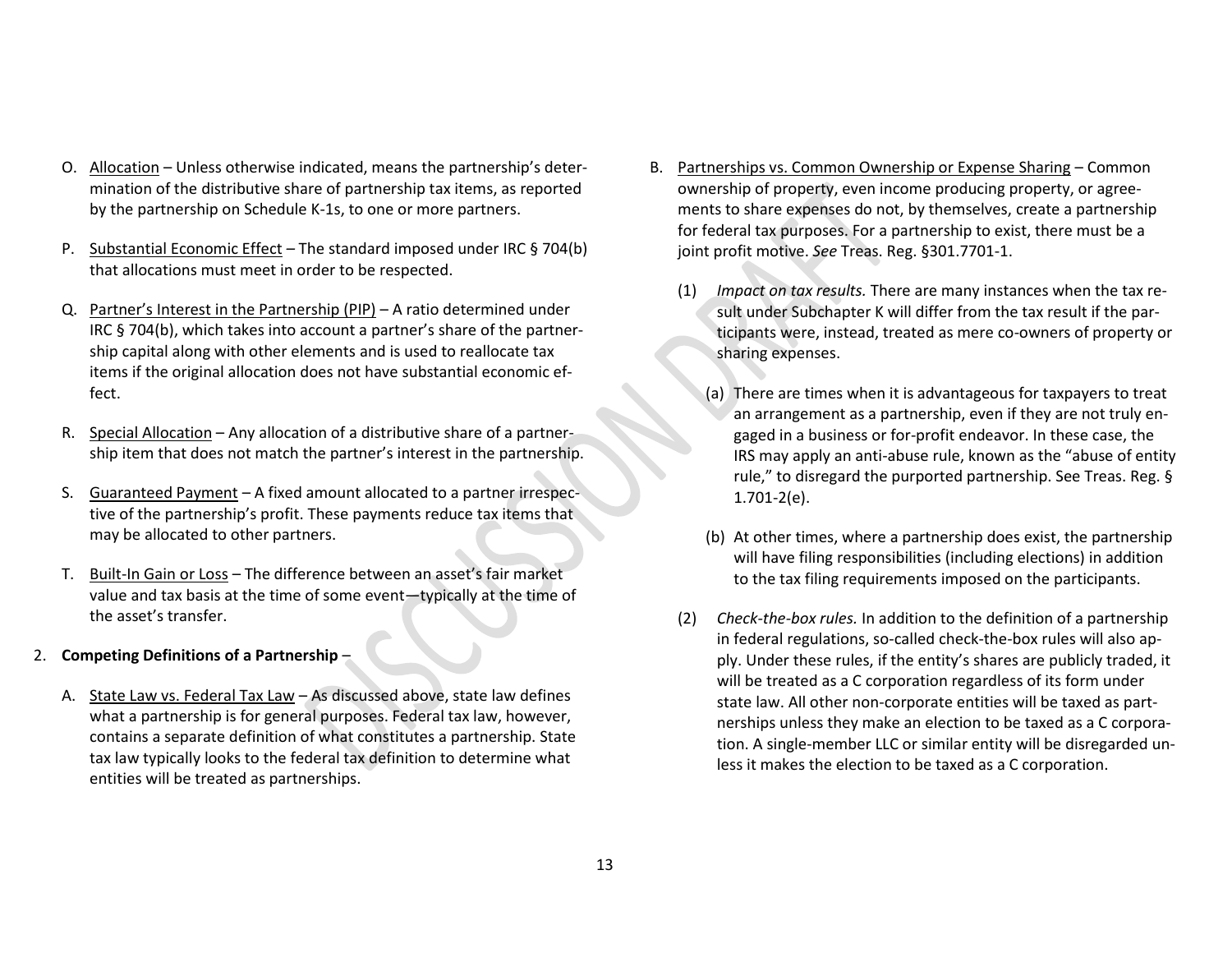#### 3. **Partnership Record-Keeping, Accounting, & Tax Reporting**

- A. Record-Keeping Functions Under Subchapter K, partnerships must keep records to allow the partnership to properly report information necessary for their partners' tax compliance.
	- (1) *Partnership Agreement*. The partnership agreement is critical in determining the proper tax treatment under Subchapter K. The partners may have access to records establishing the partnership agreement, but this is not always the case, especially where the partner is a passive, minority, or indirect partner. The partnership must generally have records establishing the partnership agreement, whether or not that agreement is a separate written document or must be filed with the state in which the partnership is created or is doing business.
	- (2) *Business Records.* Partnerships, like all businesses, must produce and maintain reliable business records to substantiate the nature and amount of transactions and activities. Under state law, partnerships are obligated to provide partners with the ability to inspect records and will generally provide information to partners when necessary. However, a passive or indirect partner may often simply lack the real access to partnership records.
		- (a) *Note:* Not all records necessary for partners to compute their tax will be maintained by the partnership. Instead, the partners themselves would maintain these records. Examples may include:
- (i) Information on a partner's transactions with other partners where the parties maintain that the transaction would not affect the partnership.
- (ii) Detailed information on a partner's sale of all or a portion of the partner's interest in the partnership.
- (iii) Other information on a partner's separate dealings with third-parties who may also have dealings with the partnership.
- (iv) Information on the activity of "tiered partners," that is, partnership partners whose activities indirectly affect the taxes owed by the ultimate taxpayer-partners.
- B. Accounting Accounting, as distinguished from record-keeping, refers properly tracking partner accounts and partnership financial or similar information to ensure that the partners are properly sharing in the economic results of the partnership, per their agreement. Examples include:
	- (1) *Effect of Contributions and Distributions.* The partnership will keep track of any contributions and distributions made by or to partners and the effect that these contributions and distributions have on the partners' capital accounts.
	- (2) *Distributive Share of Income and Expense.* The partnership will record the allocation of economic results to the partners, whether or not they have any tax effects. These allocations also affect the partners' capital accounts.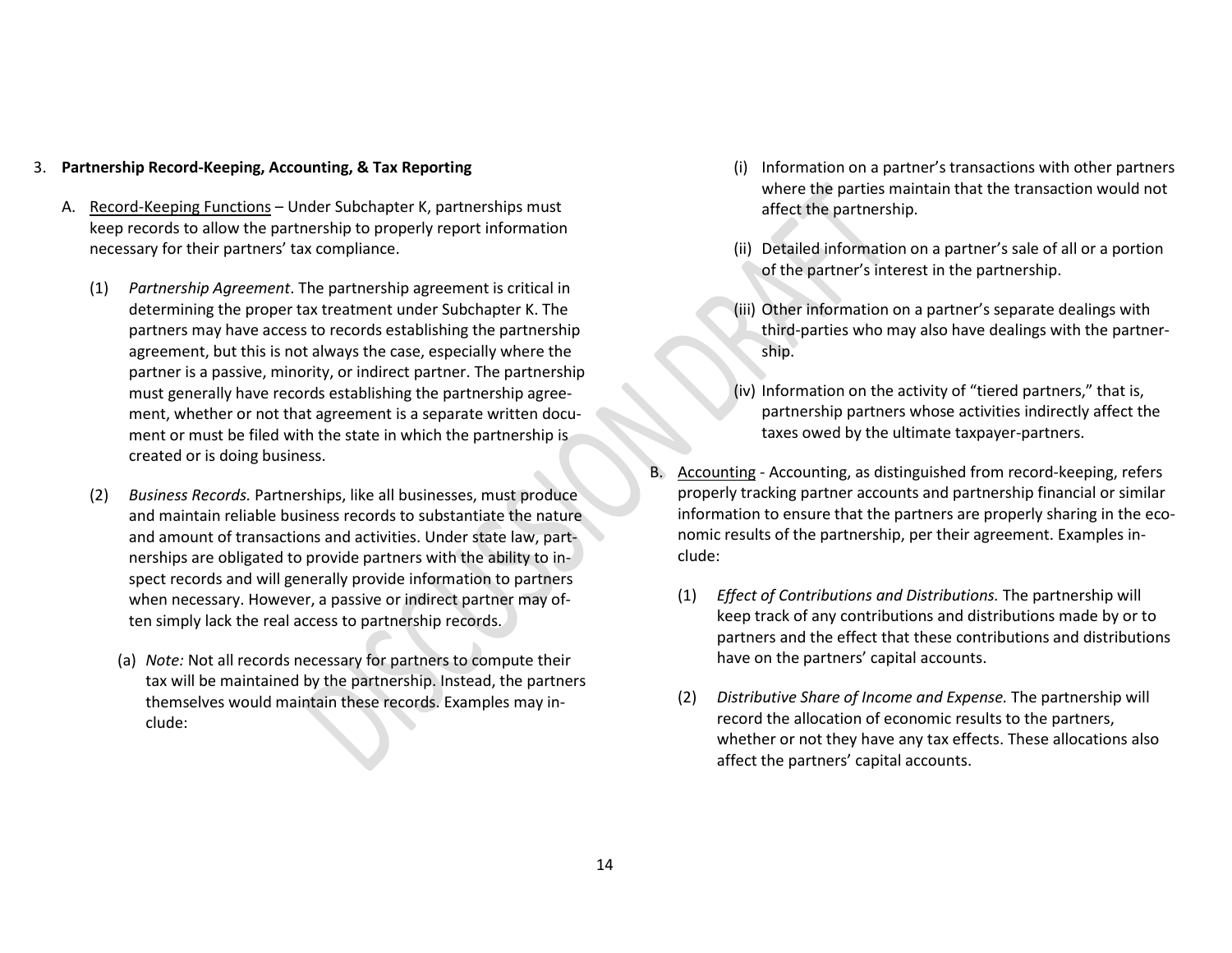- C. Tax Reporting Under Subchapter K, the partnership is responsible for additional tracking and maintaining of information necessary for proper tax reporting. This includes:
	- (1) *Tax Basis Generally.* With some exceptions (e.g. disguised sales) a partnership takes carryover basis in assets contributed by the partners and the partners also take carryover basis in assets distributed. The partnership must track tax basis in any assets acquired by the partnership in order to properly calculate partnership tax items (e.g. gains on the assets sold).
	- (2) *Tax Capital.* Subchapter K requires that partnerships track partnership capital and partners' capital accounts according to certain rules that may be different than the accounting which partnerships do for financial purposes. The most common difference will be how assets with built-in gains or losses are treated.
	- (3) *Form 1065 Information:* Each year, the partnership must properly recognize, value, characterize, and report tax items and other information necessary to prepare the federal Form 1065.
	- (4) *Schedule K-1s*: Each year, the partnership must properly allocate the distributive shares of partnership tax items, as well as guaranteed payments, and report other related information, including capital account balances, to partners on the partners' federal Schedule K-1s.
	- (5) *Effects of Changes in Ownership*. The partnership must also track and reflect in its tax capital the effects of changes in partnership ownership where those changes require a restatement of certain items.

#### 4. **Note on Tiered Partners**

Although a tiered partner does not have to pay tax, that partner must perform record keeping, accounting, and tax-reporting functions. There are a few things to keep in mind about how tiered partners affect the ultimate tax that maybe reported:

- A. Character of Partnership Tax Items Does Not Change The fact that partnership tax items may pass from a lower-tier partnership through multiple tiered partners to the ultimate taxpayer partner will not generally change the character of the partnership tax items as originally determined by the lower-tier partnership. This can add significant complexity to reporting of tax information.
- B. Related Partnership Transactions Just as with related corporations, related partnerships may have intercompany transactions or other activities that require tax items to be recognized or imputed and valued.
- C. Reporting Difficulties While the amounts reported on Schedule K-1s issued by a tiered partner will depend on the Schedule K-1 that the tiered partner received from the partnership in which it is, in turn, a partner (and any lower tiers), the ultimate taxpayer partners will only receive a Schedule K-1 from a partnership in which they are direct partners. Therefore, the tax-reporting by a tiered partnership structure has to be done in a single tax period, so that taxpayer-partners receive the information they need to file their own tax returns.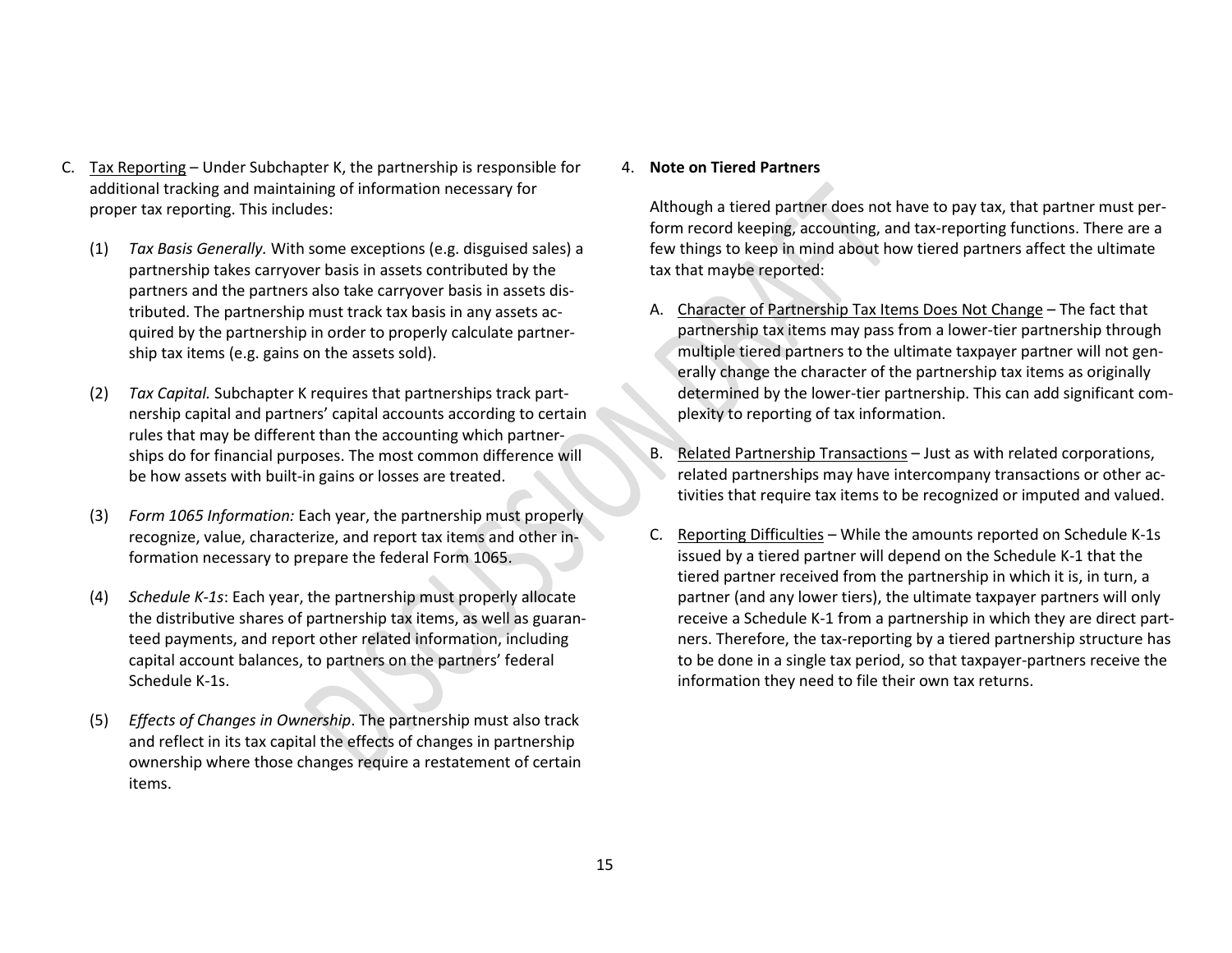#### 5. **Distributive Share of Partnership Items**

- A. Generally Under IRC § 704(b) and related regulations, partners may agree to vary the distributive share of partnership items that will be allocated. This creates the necessary flexibility to properly reflect the true economic agreement between the partners. However, this flexibility also creates the potential for abuse. Many of Subchapter K's antiabuse rules are focused on ensuring that allocations of partnership items have economic substance.
	- (1) *Different Tax Items May be Allocated Differently.* This has been said before, but it cannot be stressed too much. Partners often agree to share in specific items of partnership income, expense, gain, or loss in different ways. So that one item of income might be shared by the partners equally, for example, while another item of income might be allocated entirely to one partner. This will often not be apparent on the face of the partner's tax return—especially the return of a corporate partner.
	- (2) *Limits on Special Allocations.* To the extent that the allocation of a partnership item does not match the share of the partner's interst in the partnership (PIP), the item is generally referred to as a special allocation and is subject to limitations and anti-abuse rules.
	- (3) *Substantial Economic Effect.* The most important limit on special allocations is that they must have substantial economic effect. While this standard is defined, in detail, by IRS regulations under IRC § 704(b), it is primarily focused on the partners' real and

binding agreement to share in the economic benefits and obligations of the partnership.

- (a) The Problem: The problem with the idea of substantial economic effect as a standard is that it looks to the ultimate division of economic benefits and obligations among the partners—where these benefits and obligations may not be actually realized by the partners for years.
- (b) The Solution: In order to determine what the substantial economic effect of the allocations may ultimately be, in the present, the federal regulations rely on evidence of a binding agreement among the partners to credit partnership items to particular partners so that the effect will be represented properly in the partners' capital accounts and so that the partners' ultimate financial interests are determined by these capital accounts.
- (4) *Other Anti-Abuse Rules.* The substantial economic effect standard may, in some cases, not be sufficient to eliminate all forms of abuse. Therefore, Subchapter K and IRS regulations set out other limits on special allocations that may apply.
- B. Significance for State Partnership Taxation States will generally rely on the IRS to enforce federal tax rules with which the states conform. But in 2015, Congress recognized that the IRS has been unable to effectively audit large partnerships and provided the IRS with additional authority. This development may meant that partnership tax compliance will receive new attention by taxpayer-partners and practitioners—and this will put pressure on state tax rules, as well.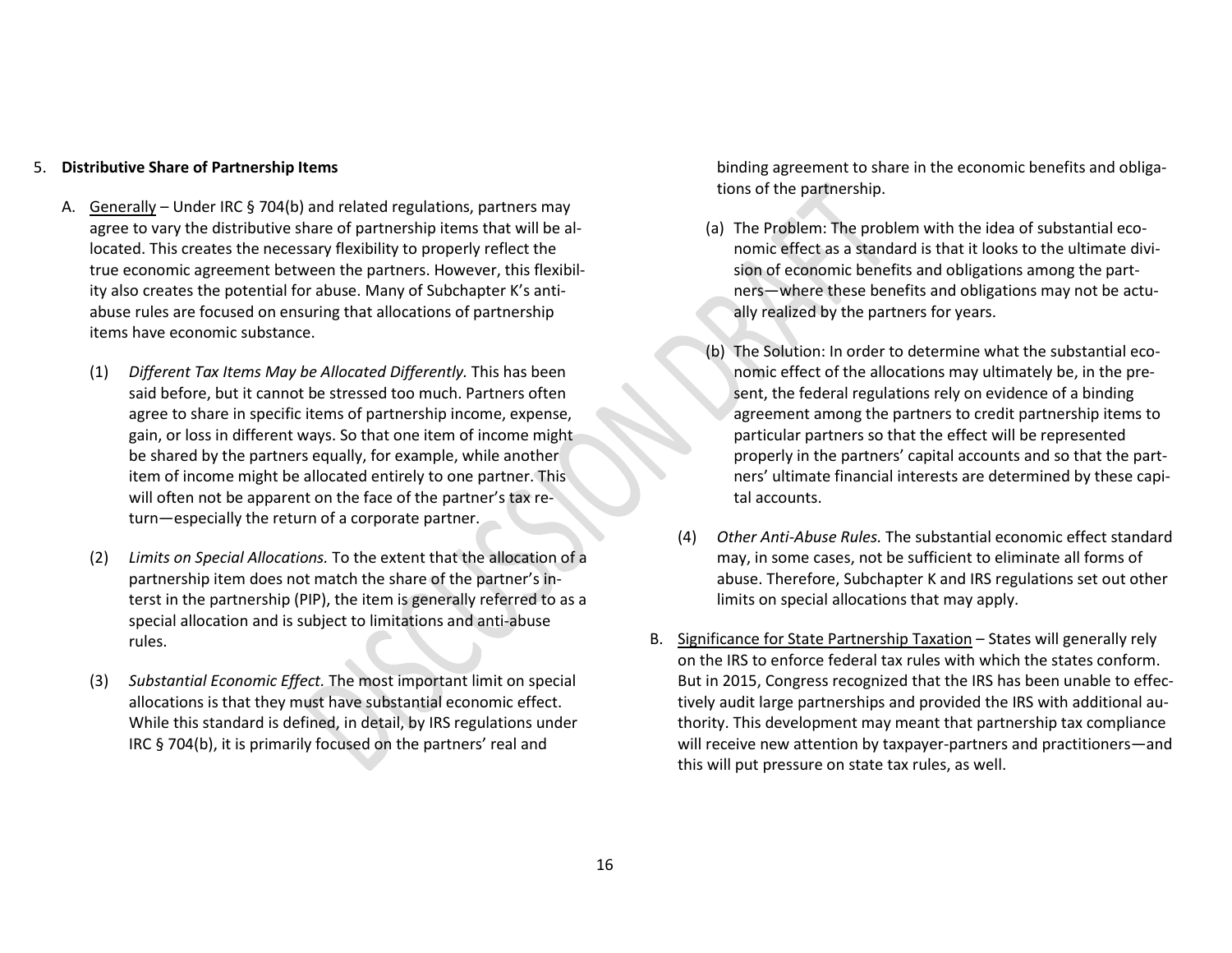#### 6. **Differences in Partners Affect Ultimate Tax Paid** –

Various types of persons may be partners, including individuals and married couples, corporations taxed either as C or S corporations, trusts, estates, tax-exempt entities, and other partnerships. Under federal tax law, each may be taxed somewhat differently on their partnership income, which can affect the total tax paid on that income. For example, under TCJA, some non-corporate partners can deduct 20% of qualified business income from partnerships.

In addition to federal tax differences between types of partners, this section also summarizes the general state tax differences.

- A. Individuals
	- (1) *Federal Tax.* The tax rules for individuals and corporations vary. Partnerships generally determine the treatment of their tax items under the general substantive rules for unincorporated businesses—which would apply, as well, to sole proprietorships. Individuals who are married couples may each be partners and they may file a joint return or may file separately.
	- (2) *State Tax.*
		- (a) Residents generally pay tax on 100% of their income to their state of residence and take a credit for taxes paid to other states.
		- (b) Nonresidents generally pay tax on a source basis—meaning that they may pay tax to a state based on where that income is earned or where underlying assets have a situs. In the case of

partnership items recognized by individual partners, most states will require the allocation and apportionment of these items at the partnership level, including the use of partnership apportionment factors.

## B. C Corporations –

- (1) *Federal Tax.* C corporations are taxed at the entity level, including some partnerships that elect to be treated as corporations or are publicly traded. The IRC applies different substantive tax rules (including Subchapter C) to corporations rather than those that apply to individuals or non-corporate businesses. These different rules may affect the corporate partner's treatment of some partnership items.
- (2) *State Tax.* States that conform to the federal substantive rules will conform to the treatment of partnership income for corporations as well. States must also fairly apportion the income of C corporations taxed at the entity level.
- C. Trusts and Estates Most trusts and estates are taxed under the general rules for individuals but some may not be taxed on income that they currently distribute. Instead, the beneficiary of will report and pay tax on that income.
- D. Tax-Exempt Entities Partners may also be entities that are exempt from federal or state income taxes.
- E. S Corporations If a state conforms to IRC Subchapter S, the income of entities electing to be taxed under this Subchapter will not be subject to entity-level taxation but will pass through to the owners. Electing S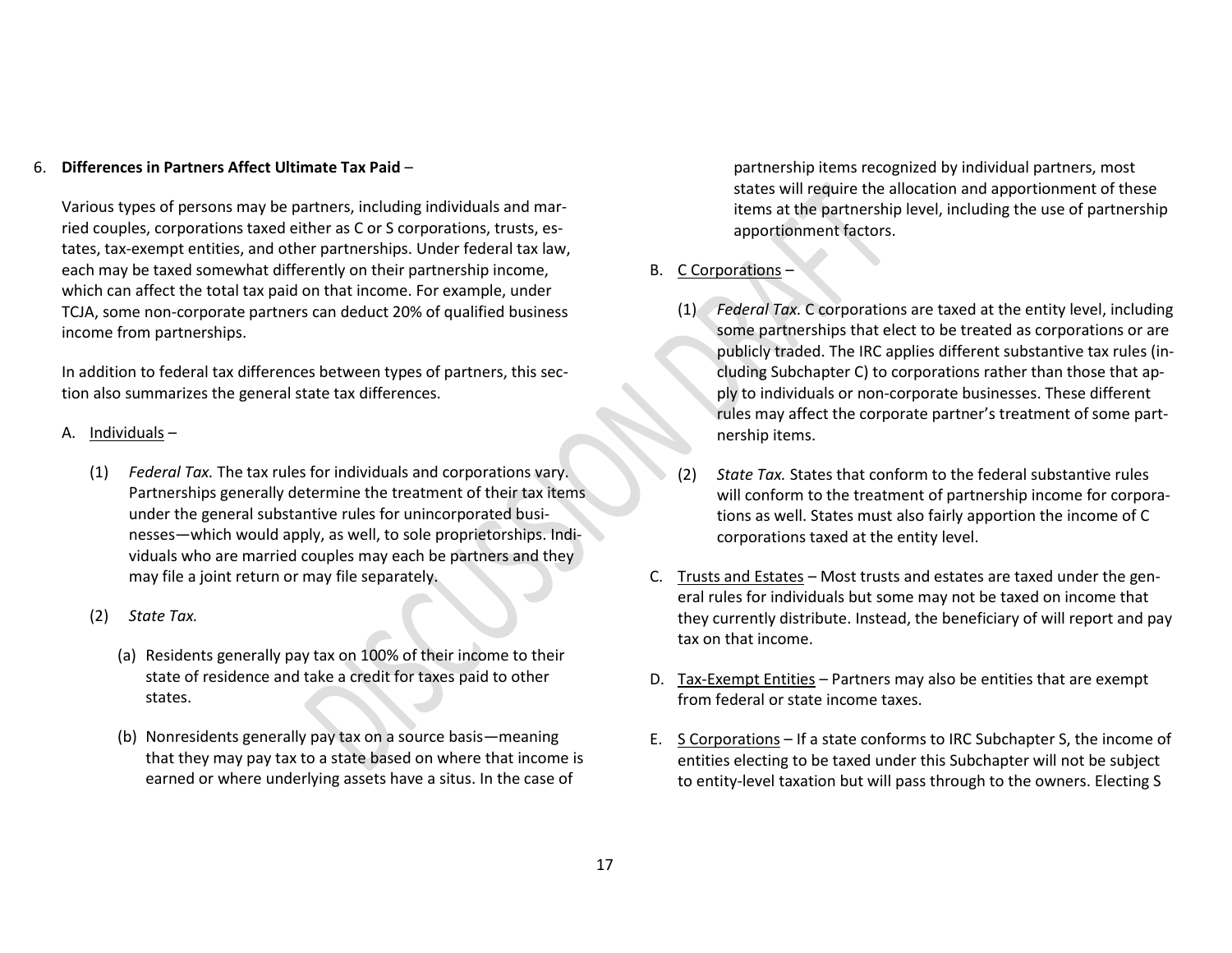corporations must conform to certain strict structural and ownership requirements which limit multi-tiered structures and require shareholders share tax items on a pro-rata basis. The issues that affect partnership partners also affect S corporations generally and are discussed in F, below.

- F. Other Partnerships Like S corporation partners, a partnership partner will not pay tax on partnership items allocated to it, but will re-allocate those items to its owners. Unlike S corporations themselves, partnerships may have partners that are other partnerships or pass-through entities. So a partnership partner may have income which it allocates, in turn, through additional tiers of partnership-partners.
	- (1) *Federal Tax.* Assuming the partnership-partner is not a taxable entity under federal law, the income received from lower-tier partnerships will be re-allocated to the partners of the upper tiers until that income is, finally, allocated to taxable or tax-exempt partners. The items retain their tax characteristics and values through this process.
	- (2) *State Tax.* Partnership partners raise two significant questions for state purposes. The first is how inter-company transactions will be treated. The second, and related question, is how a partnership's tax items will be fairly apportioned to the state.
		- (a) Example: Partnership A operates 100% in State X. Partnership A is owned, in part, by Partnership B, which operates 100% outside State X. Partnership B is owned, in part, by Individual. How should Individual determine the portion of partnership income from Partnership A taxable in State X?

7. **Categories of Partnership-Related Tax Items –**

In addition to differences in how different types of partners may be taxed, and the effect of partnership-partners on the tax ultimately owed, there are certain significant categories of items arising from partnership ownership that affect the tax owed by partners:

- A. Shares of Partnership Tax Items A partner must report the share of the partnership tax items allocated to the partner for the tax year as reported on the Schedule K-1.
	- (1) *Individual, Trust, or Estate Partners –* The partnership tax items allocated to individuals, trusts, or estates are taken into account in the partner's tax return under the general rules for individuals having income from an unincorporated business, as if they were earned or incurred directly by the partner. Partnership losses are generally deductible as if incurred directly by the partner, but their use may be limited by outside basis in the partnership, atrisk rules, and passive loss limitations. Unused losses are generally subject to carryover.
	- (2) *Corporate Partners* The partnership tax items allocated to corporations are taken into account in the partner's tax return under the general rules for corporations, as if they were earned or incurred directly by the partner. Partnership losses are generally deductible as if incurred directly by the partner, but their use may be limited by outside basis, at-risk rules, and, to the extent they apply, passive loss limitations. Unused losses are generally subject to carryover.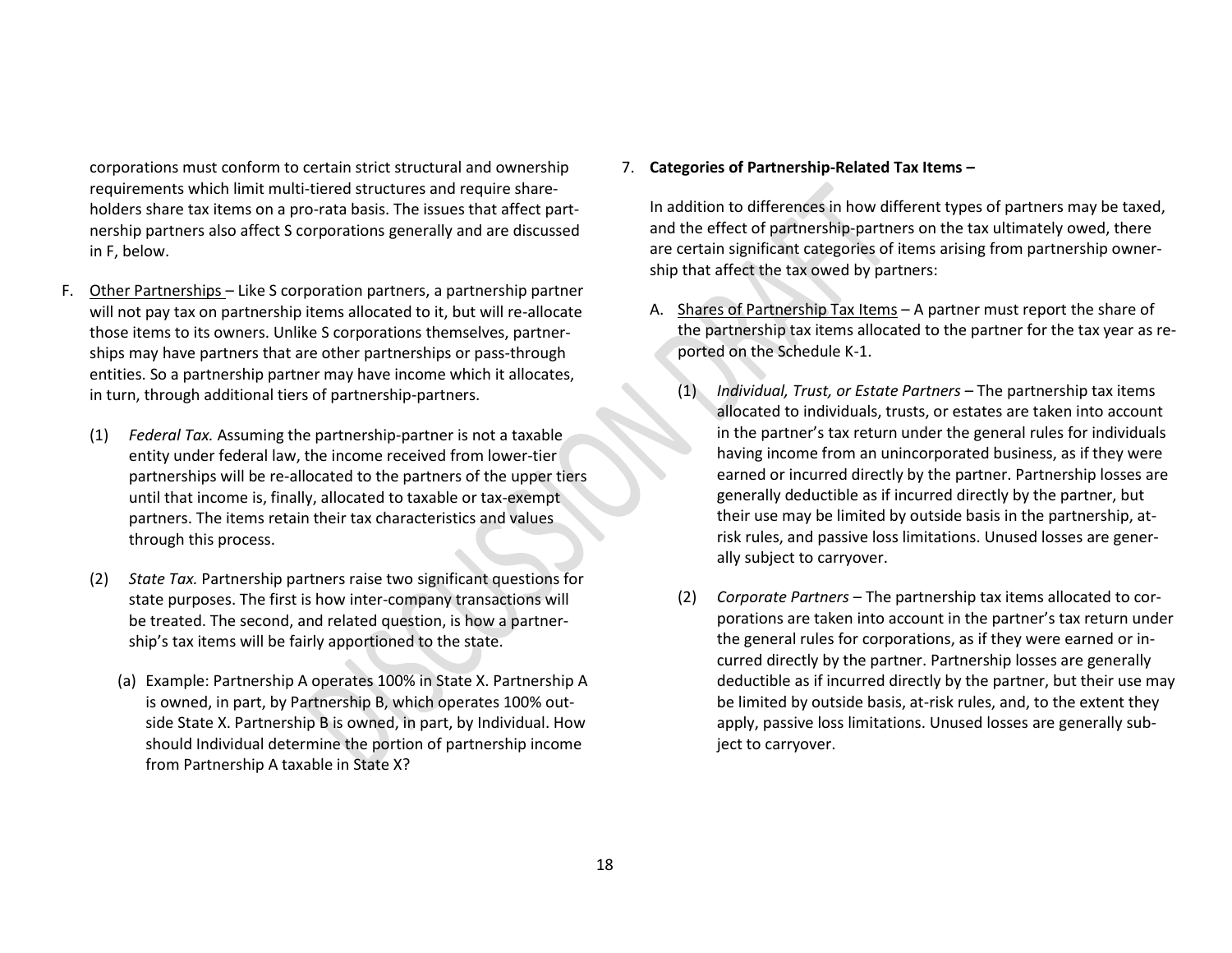- (3) *NOTE on State Decoupling* When states decouple from the computation of a tax item, then the state adjustment must either be reflected in the state partnership return and state K-1s, or the adjustment must be made directly by the partner's on their own returns. Some adjustments, particularly depreciation, create differences in tax-basis for state purposes and differences in gains and losses that might be reported for federal versus state tax.
- B. Distributions in Excess of Basis While partnership distributions are generally not taxable, distributions in excess of the partner's outside basis will be taxed as gains.
- C. Transactions of Partners with Each Other or the Partnership If partners are determined to be engaging in separate transactions with each other or the partnership, this will affect the tax owed. For example, while contributions generally do not trigger recognition of gain, a contribution of property by one partner which is later distributed to another partner will be treated as a "disguised sale." Or, for example, a partner who lends money to the partnership may have taxable interest income rather than a tax-free partnership distribution.
- D. Sale/Purchase of Partnership Interests The sale or purchase of a partnership interest often effects only the parties to the partnership, and not the partnership itself. But this is not always the case. Sometimes partnership assets have substantial built-in gains or losses. In that case, presumably, the amount paid for the partnership interest should reflect these differences.

While a discussion of the particular rules is beyond the scope of this summary, suffice it to say that when a partnership has assets that have substantial built-in gains or losses, the partnership may, or in some cases must, track a portion of those gains and losses that should accrue to the period before the transfer of the partnership interest and then make adjustments to the allocation of inside basis among the partners so that future income, gains or losses recognized will be properly attributed to the remaining partners versus the incoming partner.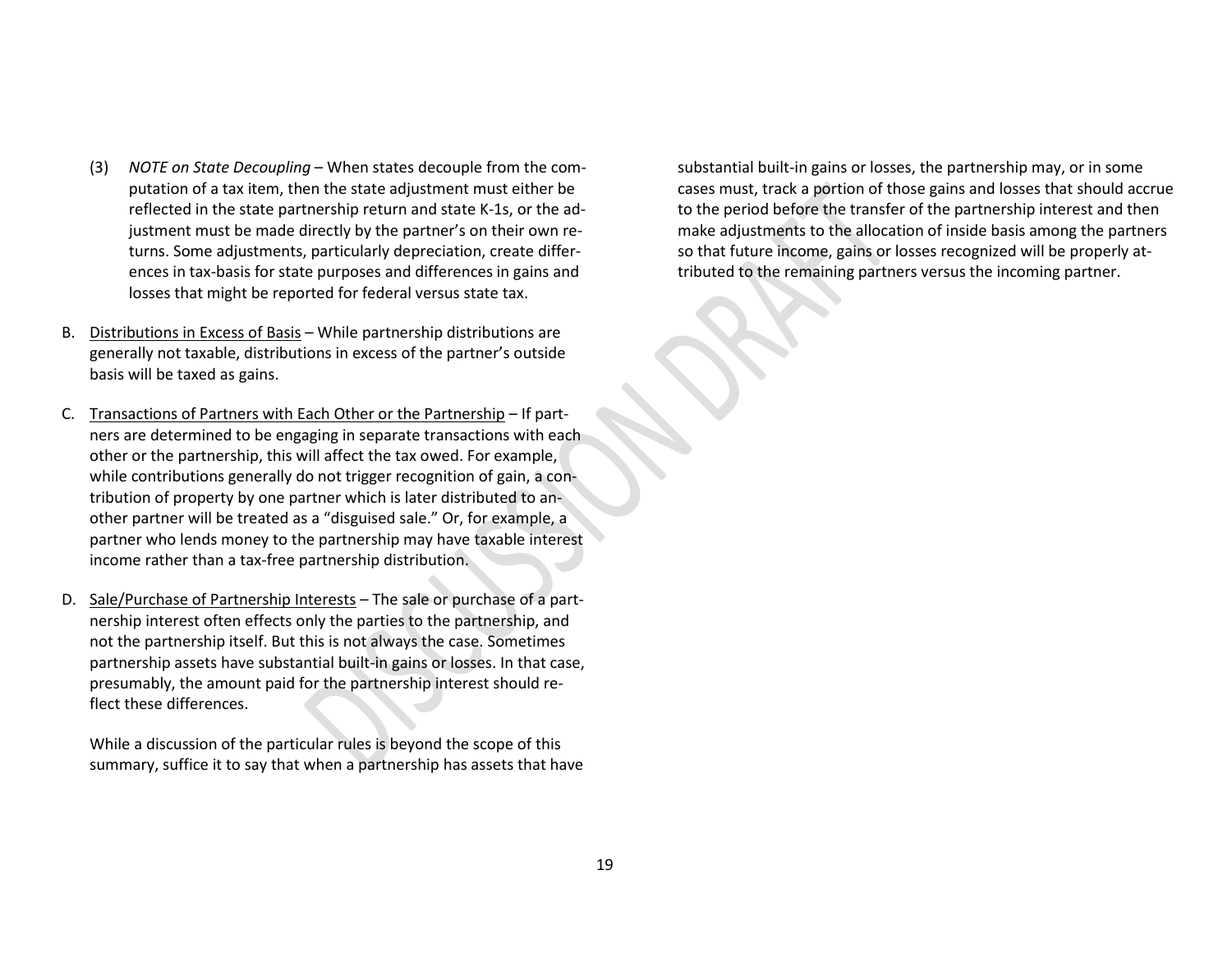# **WORKING DRAFT – ISSUE OUTLINE**

This issue outline draws on the information in the preceding sections as well as preliminary research into existing state rules to identify state partnership tax issues that may need to be addressed. This issue outline generally assumes states follow the pass-through approach to taxation of partnership income. The way in which the issues are captured here is subject to change as the outline is developed.

#### Issues Related to Taxing Partnership Income/Items

1. Nexus/jurisdiction – generally.

*General Assumptions –*

- *States have nexus and jurisdiction over a partnership doing business in the state or having other minimum connections with the state.*
- *States have nexus and jurisdiction to tax partnership income, wherever derived, of resident/domiciliary partners.*
- A. Jurisdiction over a partnership through a direct resident partner.
	- (1) Does a state have jurisdiction to require information reporting from a partnership whose only connection with the state is a resident direct partner? (Example: Can State X require Partnership ABC to file a state information return if ABC's only connection to State X is a single partner resident in State X.)
		- (a) Does it matter what type of partner the resident partner is (minority/majority, general/limited, active/passive)?
- B. Jurisdiction over a tiered partner through an indirect resident partner.
	- (1) Does a state have jurisdiction to require information reporting from a partnership whose only connection with the state is a resident indirect partner? (Example: Can State X require Partnership ABC to file a state information return if ABC's only connection to State X is a tiered-partner, Partnership DEF, which, in turn, has a single partner resident in State X.)
		- (a) Does it matter what type of partner the resident partner is (minority/majority, general/limited, active/passive)?
- Nexus over a direct nonresident/nondomiciliary partner of a partnership deriving income in the state.
	- (1) Does a state have jurisdiction to tax a nonresident/nondomiciliary direct partner on the partner's share of partnership income derived from (e.g. allocated or apportioned to) the state, assuming this is the partner's only connection to that state? (Example: Can State X require Smith, a nonresident, to pay tax on Smith's share of partnership income derived from the state where this is Smith's only connection to State X?)
		- (a) Does it matter if the person is an individual, corporation, or other entity?
		- (b) Does it matter what kind of direct partner the person is (minority/majority, general/limited, active/passive)?
- D. Nexus over an indirect partner nonresident/nondomiciliary partner of a partnership deriving income in the state.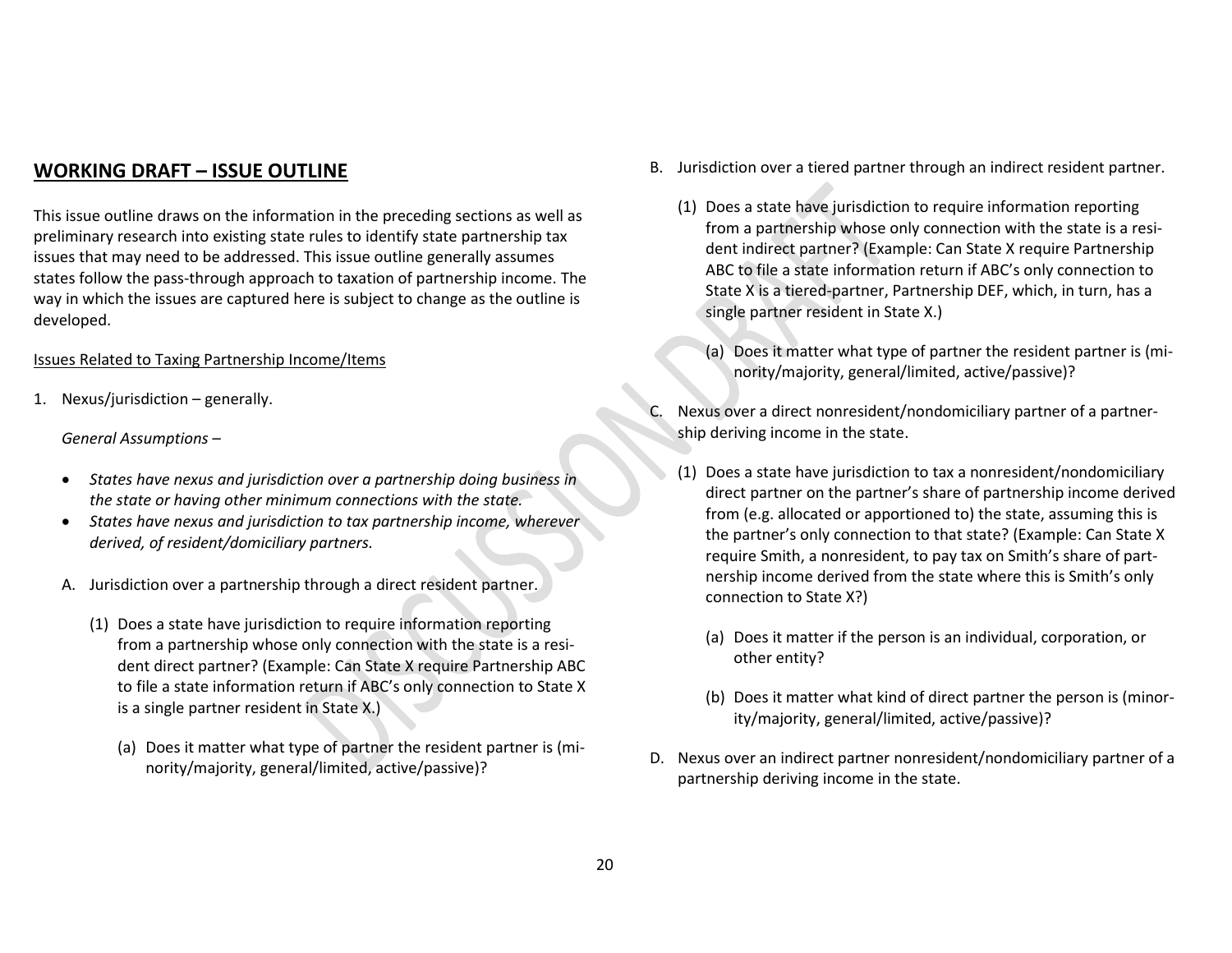- (1) Does a state have jurisdiction to tax a nonresident/nondomiciliary indirect partner on the partner's share of partnership income ultimately derived from (e.g. allocated or apportioned to) the state, assuming this is the partner's only connection to that state? (Example: Assume Smith is a partner in Partnership A which, in turn, is a partner in Partnership B, which operates partially in State X. Also assume that Smith and Partnership A have no other connection with State X than Partnership B. Can State X require Smith, a nonresident, to pay tax on Smith's share of partnership income derived indirection from Partnership B, through Partnership A?)
	- (a) Does it matter if the person is an individual, corporation, or other entity?
	- (b) Does it matter what kind of partner the person is in the partnership in which the partner owns a direct interest (minority/majority, general/limited, active/passive)?
- 2. Business/Nonbusiness (Operational/Investment) Income
	- A. Pass-Through Income Direct Partners
		- (1) If income or some other partnership item is determined to be business or operational income (and apportionable) or nonbusiness or investment income (and allocable) in the hands of the partnership, does the income or other item retain that character when it passes through to the direct partner? (Example: Partnership ABC properly determines that a gain from the sale of an investment is nonbusiness income and allocates that gain, properly, to State X. Should the direct partners of Partnership ABC report their share of that gain as sourced to State X?)
- (a) Does the answer depend on whether the partner is majority/minority, general/limited, or active/passive?
- B. Pass-Through Income Indirect Partners
	- (1) If income or some other partnership item is determined to be business or operational income (and apportionable) or nonbusiness or investment income (and allocable) in the hands of the partnership, does the income or other item retain that character when it passes through one or more tiered partners to indirect taxpayer-partners? (Example: Partnership ABC properly determines that a gain from the sale of an investment is nonbusiness income and allocates that gain, properly, to State X. Assume Smith is a partner in Partnership DEF, which is a partner in Partnership ABC. Should Smith report her share of that gain as sourced to State X?)
		- (a) Does the answer depend on whether the partner is majority/minority, general/limited, or active/passive?
- 3. Formulary Apportionment and Other Sourcing
	- A. What is the proper approach to apportioning partnership income, generally?
		- (a) Apportion at the level of the partnership that recognizes the tax item using that partnership's factors,
		- (b) Apportion at the top level in a tiered structure using the top tier entity's factors,
		- (c) Apportion at the partner level using the partner's factors, or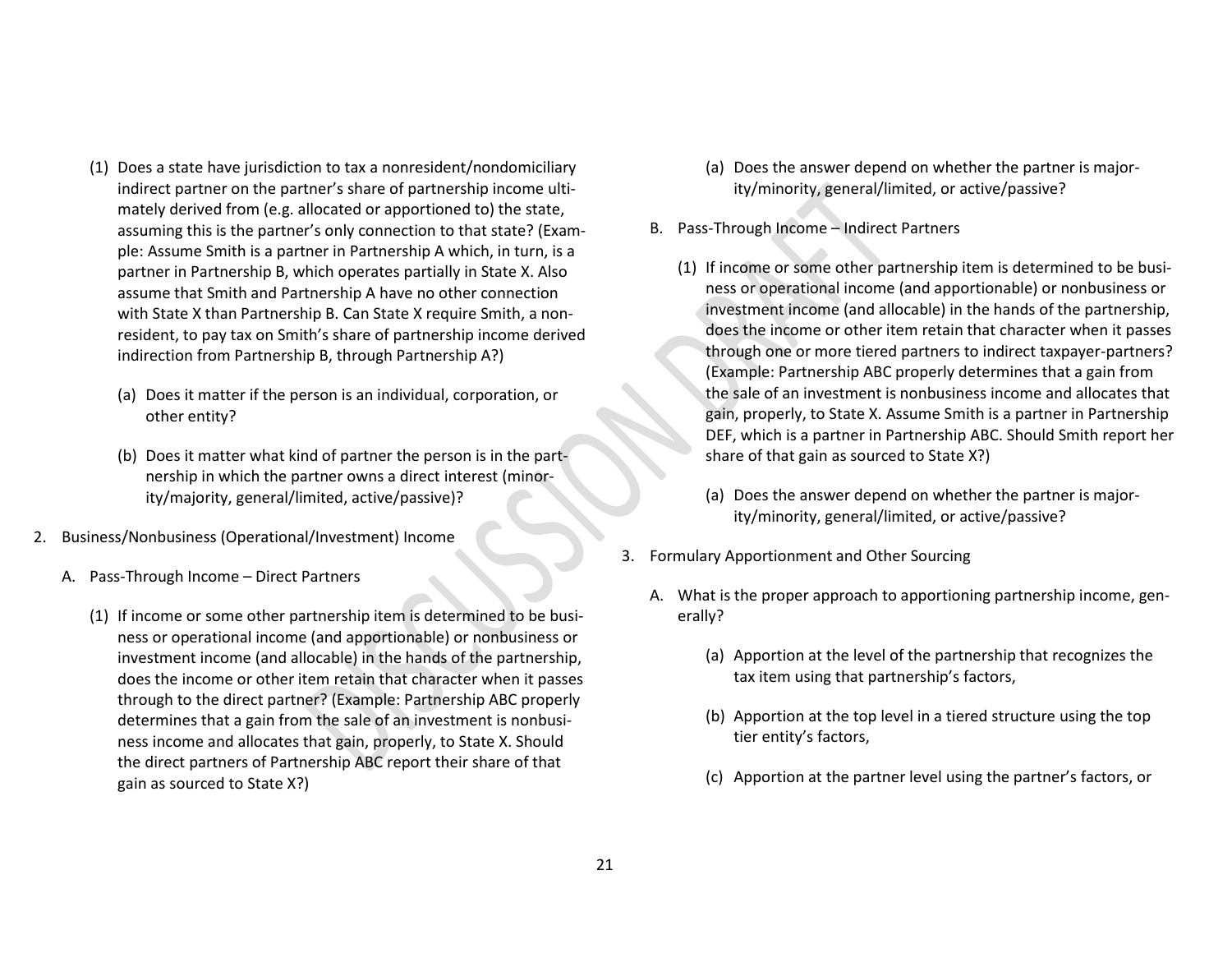- (d) Roll-up a portion of the factors from the entity that recognizes the item and include those factors in the partner's factors?
- (2) Does it matter whether the taxpayer-partner which is going to pay tax on the apportioned partnership income is a C corporation or a nonresident individual?
- (3) How should nonbusiness income be allocated?
	- (a) Based on facts at the level of the partnership that recognizes the tax item,
	- (b) Based on facts at the top level in a tiered structure, or
	- (c) Based on facts at the taxpayer-partner level?
- 4. Combination of Unitary Operations
	- A. When, if ever, is it proper to determine state-sourced income or items of a group of related pass-through entities by combining all or a portion of their operations or factors?
		- (1) When tiered partners act entirely or primarily as holding companies?
		- (2) When there is 100% common ownership, directly or indirectly, by a single taxpayer-partner?
		- (3) When there is 100% common ownership, directly or indirectly, by a discrete group of taxpayer-partners?
- (4) When the ultimate taxpayer-partners are all C corporations?
- (5) When necessary to avoid income-shifting through related-entity transactions?
- (6) Other?
- 5. State Adjustments
	- A. Should adjustments required to be made to federal tax items under state law be reported by the partnership which recognized the item, or the taxpayer-partner, or both?
	- If state adjustments require the separate tracking of partnership-level tax attributes, particularly basis in partnership assets, can partners rely on information available to determine that adjusted basis.
	- C. If state adjustments require the separate tracking of partner-level tax attributes (e.g. outside basis, partners' capital accounts, etc.) for state tax purposes, how does this affect partners who may have sourced income to the state as residents or non-residents over the relevant period.

#### Issues Related to Taxing Sales of Partnership Interests

- 6. Sourcing of Gain/Loss on Partnership Interest
	- A. Does it matter if the gain/loss is "business" or "operational" income in the hands of the partner?